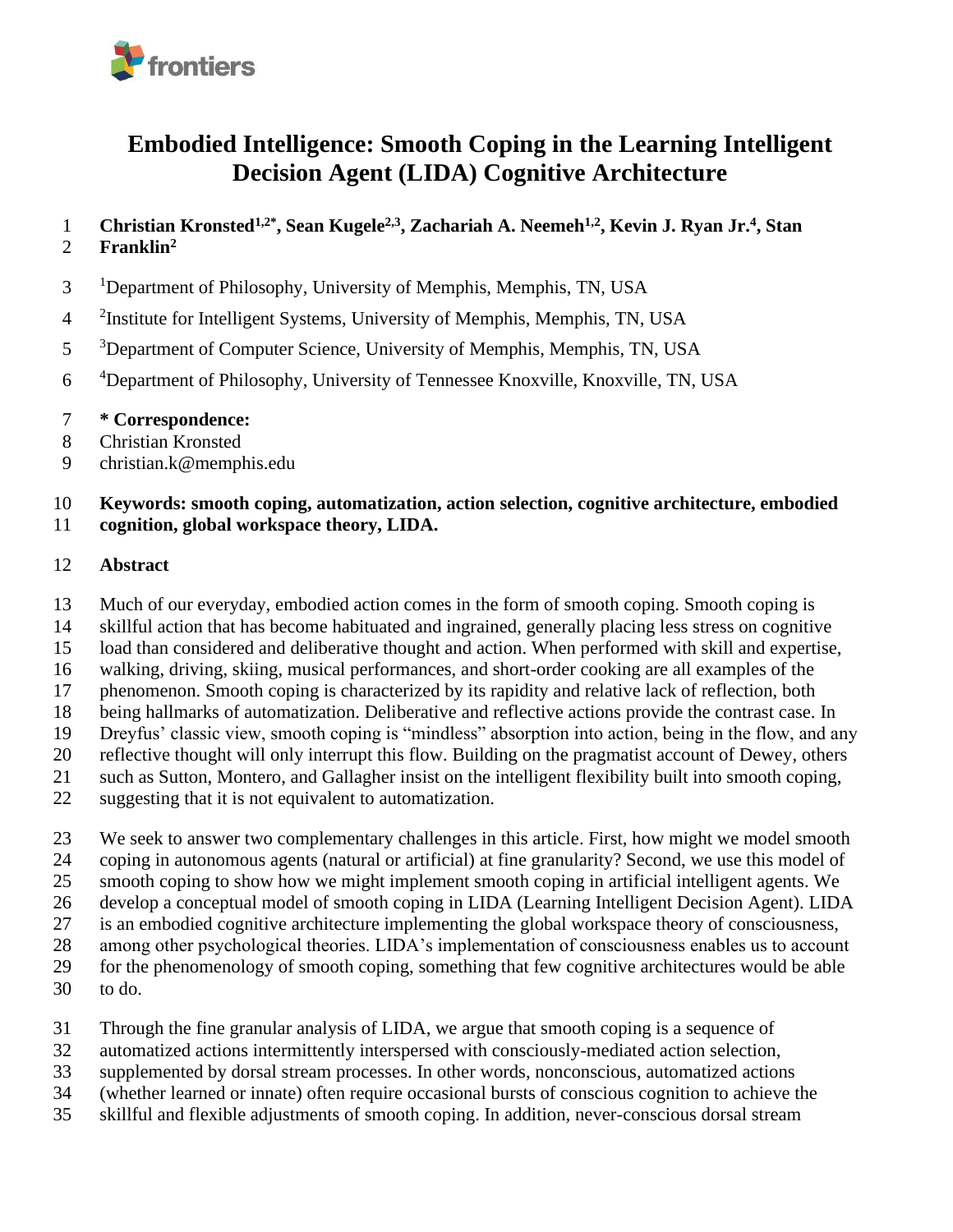- information and associated sensorimotor processes provide further online adjustments during smooth
- coping. To achieve smooth coping in LIDA we introduce a new module to the LIDA cognitive
- architecture the Automatized Action Selection sub-module.
- Our complex model of smooth coping borrows notions of "embodied intelligence" from enactivism,
- and augments these by allowing representations and more detailed mechanisms of conscious control.
- We explore several extended examples of smooth coping, starting from basic activities like walking
- and scaling up to more complex tasks like driving and short-order cooking.

#### **1 Introduction**

- In this article, we develop a conceptual model of smooth coping using LIDA (Learning Intelligent
- Decision Agent), a hybrid, embodied cognitive architecture implementing the Global Workspace
- Theory (GWT) of consciousness (Baars, 1988), the perception-action cycle (Cutsuridis et al., 2011;
- Freeman, 2002; Fuster, 2004; Neisser, 1976), grounded cognition (Barsalou, 1999; Harnad, 1990),
- appraisal theory (Lazarus, 1991; Roseman & Smith, 2001), long-term working memory (Ericsson &
- 49 Kintsch, 1995), and other cognitive theories. It aims to be a "unified theory of cognition" (Newell, 50 1994), taking these and other disparate theories, and uniting them under a single, comprehensive
- 1994), taking these and other disparate theories, and uniting them under a single, comprehensive
- architecture. LIDA is a conceptual and computational architecture that has been used as the basis for
- software and robotic agents. The current paper is the theoretical overview of how to implement
- smooth coping in LIDA. Following research will implement formalisms, code agents, and test the
- agents in various environments. We see this work as a first step towards robot implementation of
- smooth coping that will fit with current trends in robotics such as learning by imitation (Bullard et al. 2019).
- Smooth coping is the process of skillfully and adaptively acting, typically towards the completion of
- a task. Smooth coping covers a wide range of skillful behaviors, from those that are relatively basic
- like breathing or suckling, to those that are learned through painstaking training, as in becoming a
- pilot (S. E. Dreyfus & Dreyfus, 1980). Masterfully driving through traffic, skiing a slope, or running an obstacle course are all classic examples of smooth coping. However, the concept can also include
- cooking, herding sheep, dancing, tidying up, and many other activities in which it is possible to reach
- a state of optimized performance. The concept originates in phenomenological philosophy,
- particularly in the embodied phenomenologies of Martin Heidegger (1928/2010) and Maurice
- Merleau-Ponty (1945/2012). Both of these thinkers were reacting against an intellectualized vision of
- human existence in philosophy and psychology that saw us as essentially epistemic agents geared
- towards knowing the world. As an alternative, they posited a vision of human existence that was, at
- its root, pragmatically oriented towards action and movement, and (for Merleau-Ponty) that was
- based in the agent's embodiment.
- In smooth coping the agent is not merely doing disjointed multitasking nor just doing automatized
- actions. Rather, most of the agent's cognitive processes cohere towards fulfilling one distal intention.
- We outline how a LIDA agent might achieve smooth coping, and provide three case studies: walking,
- driving, and short-order cooking (see section 6). Importantly, smooth coping in LIDA typically
- requires a "meshed" combination of conscious, consciously mediated, and never-conscious processes
- interwoven within a continuing series of cognitive cycles implemented using the Global Workspace
- Theory of consciousness (Franklin & Baars, 2010). Historically, in the LIDA conceptual model,
- Action Selection has only been able to choose one, and only one, action at a time. In this paper, we
- make a significant contribution to the LIDA model by introducing a new sub-module to Action
- Selection: Automatized Action Selection (AAS). This sub-module allows for concurrent selection of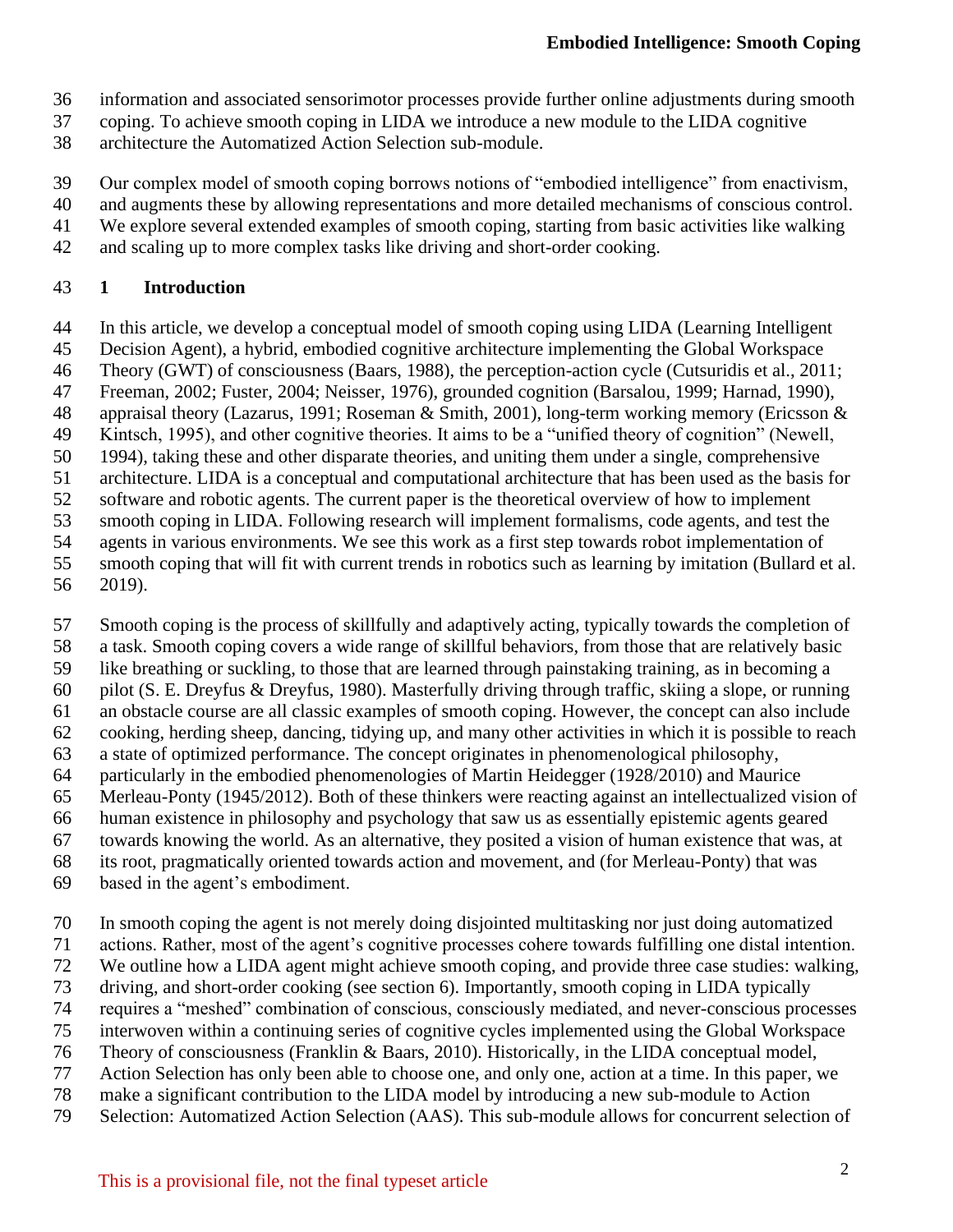- actions AAS is capable choosing automatized actions in parallel. Furthermore, AAS runs in
- parallel with the original Action Selection algorithm which continues to choose one action at the
- time.
- We begin by fleshing out recent debates on smooth coping, and highlight the meshed nature of
- cognition supporting it (Christensen et al., 2016; Gallagher & Varga, 2020). We then introduce the
- LIDA model and the aspects of LIDA relevant to this project. For a more complete overview of
- 86 LIDA, we recommend reading the tutorial and our two most recent papers (Franklin et al., 2016;
- Kronsted et al., 2021; Neemeh et al., 2021). We illustrate how smooth coping might take place in a
- LIDA agent by going through three case studies of increasing complexity: walking alone, driving in
- traffic, and short-order cooking (see section 6).

### **2 Smooth Coping**

- Although there has been a recent uptick in debates on smooth coping, the topic can be traced at least
- back to Aristotle and the notion of *phronesis* (typically translated as 'practical wisdom'). Smooth
- coping debates since their earliest inceptions have typically been tied to culture and sociality to
- 94 smoothly maneuver the world is often to do so in rich social cultural contexts (Rietveld & Kiverstein,
- 2014). Thus, debates on smooth coping cut across discussions in social cognition, anthropology,
- performance studies, and discussions of "expert performance" (M. Cappuccio, 2019).
- The crossover between motoric and cultural discussions when dealing with smooth coping is
- especially pronounced when looking at the phenomenological tradition. In the twentieth century
- Martin Heidegger introduced the term *Zuhandenheit* in his monumental *Being and Time* (1927).
- Often translated as 'readiness-to-hand,' *Zuhandenheit* refers to a mode of comportment that is pre-
- reflective and pre-theoretical. When I take something, let us say a tool like a hammer, as ready-to-
- hand, I am using it rather than reflecting on it. This usage is an embodied know-how rather than
- 103 theoretical contemplation. Heidegger argued that the Western philosophical tradition focused<br>104 exclusively on *Vorhandenheit* ('presence-at-hand'), that is, the theoretical comportment. For exclusively on *Vorhandenheit* ('presence-at-hand'), that is, the theoretical comportment. For
- example, Kant's theory of experience is explicitly aimed at supporting the endeavor of science. This
- focus on theoretical reason rather than embodied action is something we can see reduplicated in the
- history of artificial intelligence and robotics. In contrast, Merleau-Ponty (1945/2012) examined
- 108 embodiment and action as they dynamically interact with space, time, sexuality, other agents, and<br>109 other domains. According to Merleau-Ponty, smooth coping is the most fundamental mode of our
- other domains. According to Merleau-Ponty, smooth coping is the most fundamental mode of our
- everyday lives. Years later, Hans Jonas (2001) developed a genetic phenomenology of subjectivity,
- according to which these basal strata of smooth coping enable higher-order cognitive processes to
- emerge, similar to contemporary claims of scaffolding. Across thinkers in the phenomenological
- 113 tradition, we see an emphasis on embodiment in which smooth coping is a basic capacity of cognitive agents as they move through the world. In summary, many phenomenologists take the view that
- agents as they move through the world. In summary, many phenomenologists take the view that
- smooth coping forms the basic background of embodied human agency, and that more epistemically
- oriented, logical, or higher-order processes are less common and are founded against this
- background.
- 118 Building off of the phenomenological tradition, S. E. Dreyfus and H. Dreyfus (1980) developed a<br>119 cognitive theory of smooth coping based on five stages of skill acquisition. According to their theory
- cognitive theory of smooth coping based on five stages of skill acquisition. According to their theory,
- expertise in a skill is characterized by automatization and a lack of higher-order thinking. On this
- model of smooth coping, experts have habituated their skills within a domain to the point that their
- movements are fully automatized. This, in turn, is supposed to explain why paying attention to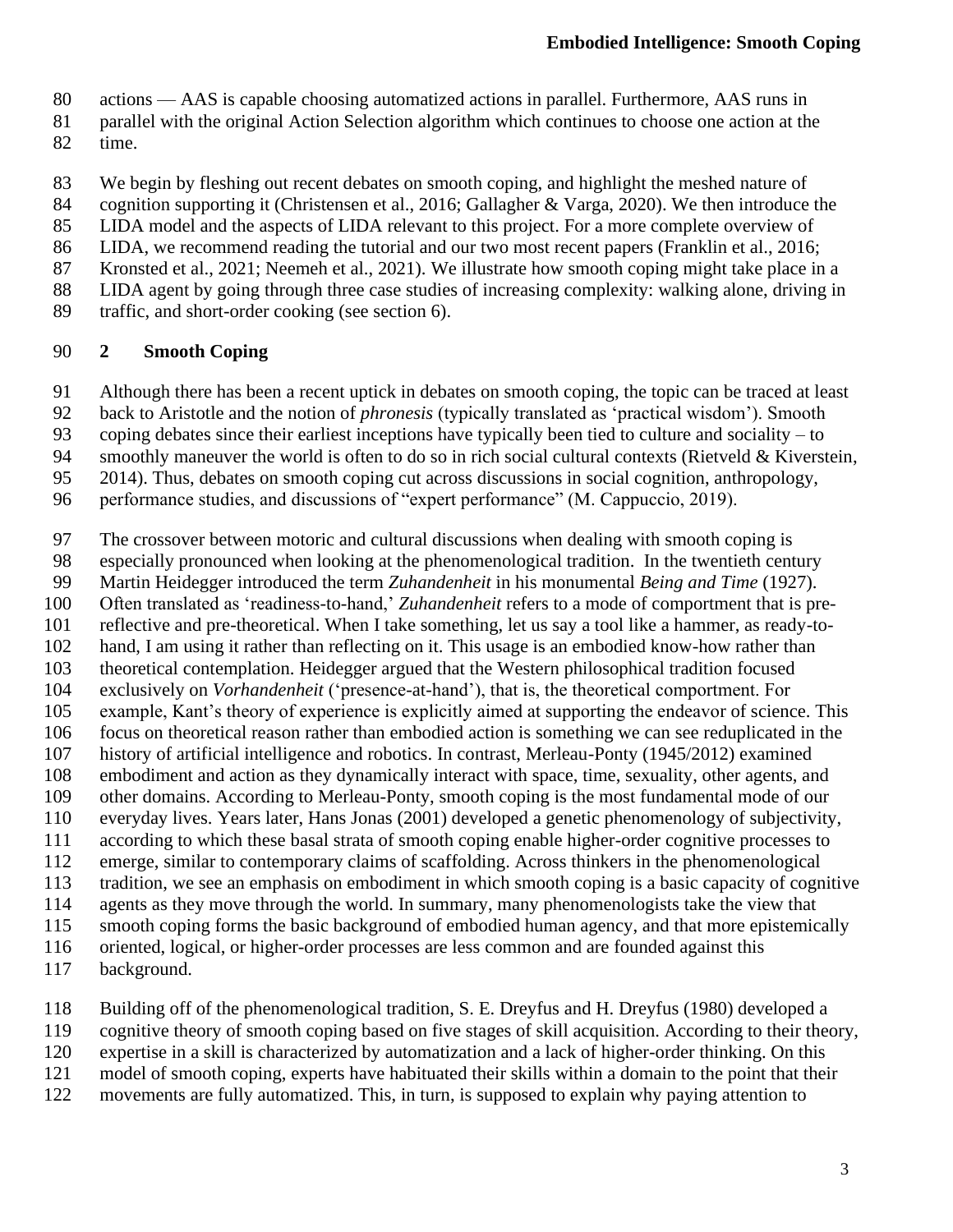- oneself, or deploying higher-order cognitive processes such as "strategizing" can sometimes be
- detrimental to performance (M. L. Cappuccio et al., 2019; Fitts & Posner, 1967).
- In the literature on smooth coping and expert performance, others have followed Dreyfus and
- Dreyfus and similarly argued that smooth coping in skillful action is a matter of complete
- automaticity (Papineau, 2013, 2015).
- However, the Dreyfus model has in recent years been criticized by a variety of theorists, athletes, and
- artists, and from a variety of perspectives. For example, Barbara Gail Montero (2010, 2016)
- demonstrates that to be effective in many sports, the athlete must deploy both automatization and
- higher-order cognitive processes. Additionally, Montero and colleagues (2019) demonstrate that the
- empirical research program claiming that self-attention is detrimental to performance is based on
- flawed experimental design. Self-attention, monitoring, strategizing, and so forth, are often integrated
- into the flow of performance, rather than interrupting it.
- The point here is that higher-order processes such as planning, strategizing, monitoring, and so forth,
- 136 are not always detrimental to expert performance, but on the contrary are often necessary for expert<br>137 performance and successful smooth coping. Given this insight, smooth coping is often a matter of
- performance and successful smooth coping. Given this insight, smooth coping is often a matter of
- fluently integrating what some have called 'online' (immediate sensory stimuli is needed) and 'off-
- line' (detached from immediate sensory stimuli) cognition (Wilson, 2002). Several theories now
- propose an integrated web of causality between low-level and higher-order processes in expert
- performance and smooth coping more generally. Such models include "arch" (Høffding & Satne,
- 2019), meshed architecture (Christensen et al., 2016, 2019), the dual-process model (Neemeh, 2021),
- radically meshed architecture (Gallagher & Varga, 2020), and a variety of similar approaches
- (Bermúdez, 2017; Pacherie & Mylopoulos, 2021).
- While these models vary with regards to their commitments, the general gist is the same: both low-
- level and higher-order cognitive processes are utilized and impact each other during expert
- performance. For example, automatized non-conscious processes such as the continual adjustment of
- 148 posture or dribbling of a basketball can be impacted by higher-order conscious processes, such as
- thinking about and realizing the opponent's strategy. A mixed martial arts fighter facing an opponent
- with a longer reach might strategically try to outsmart their opponent by trying to grapple rather than
- 151 kicking and punching. Such a higher-order strategic decision in turn impacts how fighters adjust their<br>152 postures and reconfigure their sensorimotor readiness towards certain action types.
- postures and reconfigure their sensorimotor readiness towards certain action types.
- In the literature on dance performance, some phenomenologists have similarly pointed out that even in highly choreographed performances in which one movement brings forth the next, expert dancers
- must adjust their performances to the particularities of the stage, that night's audience, lighting, air
- density and humidity, costume malfunctions, and other factors (Bresnahan, 2014). In this same vein,
- and perhaps even more importantly, the expert dancer (and expert performer in general) must always move in and out of conscious monitoring of the body itself, to adjust in accordance with how the
- 
- body feels that day (Ravn, 2020).
- From these brief examples, we can see that embodied expertise, whether in mundane cases like
- walking or driving, or in highly specialized domains such as sports and performance, involves a
- fluent intermixing of various cognitive processes and different levels of awareness (conscious, never-
- conscious, pre-conscious, pre-reflective). While meshed architecture approaches differ on their
- commitments to concepts such as "mental representation" or how to conceptualize the causation
- between different cognitive mechanisms, it is commonly agreed that smooth coping is not just a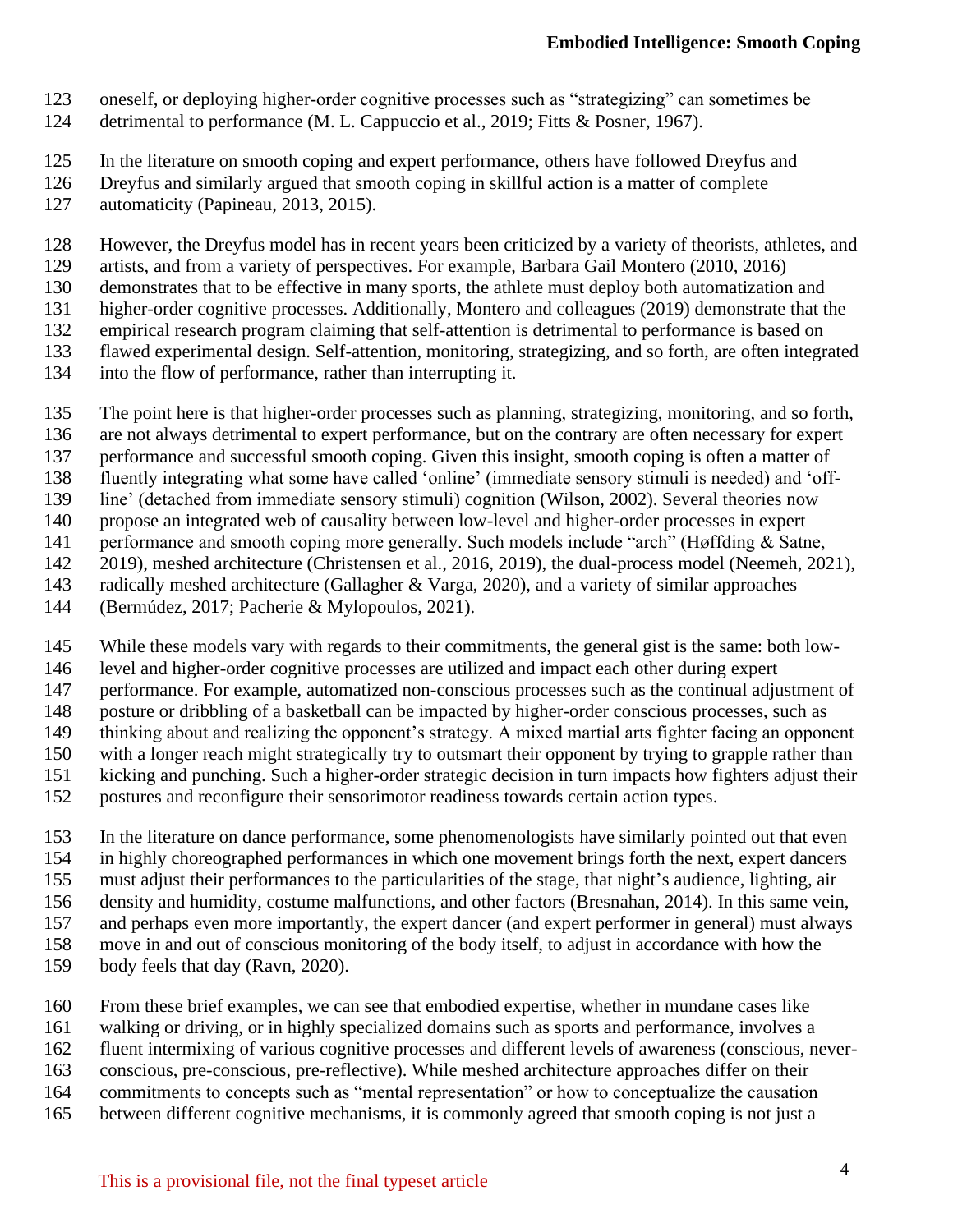matter of automatization. Rather, we frequently utilize and change between various cognitive

- processes. For example, musicians sometimes report being in a state of complete automatization
- while simultaneously monitoring their own actions and the actions of fellow musicians. In such a
- state the musician playing is acting through automatization but they are ready to interject with top-
- down control at any moment (Høffding, 2019).
- Similarly important in discussions of smooth coping and expert performance is the notion of
- dispositional skill or habit. Here thinkers tend to develop accounts of habits that are strongly inspired
- by John Dewey's (1922) notion of habit as a context sensitive, flexible, disposition to act. Whether
- 174 working within explicitly anti-representationalist enactive cognitive science (Gallagher, 2020;<br>175 Segundo-Ortin & Heras-Escribano, 2021) or representationalist cognitive science (Bermúdez, Segundo-Ortin & Heras-Escribano, 2021) or representationalist cognitive science (Bermúdez, 2017;
- Pacherie & Mylopoulos, 2021; Schack, 2004; Sutton et al., 2011), there is a general agreement that
- habit is an important concept in expert performance and smooth coping. Habits in such a view are
- entrenched through practice but are flexibly adapted to a variety of contexts. Unlike motor programs
- that are contextually rigid (Ghez, 1985; Neilson & Neilson, 2005), habits are always regulated and
- finely adjusted by the current context—habits are ways of adaptively being in one's environment
- (Dewey, 1922).

## **3 The Learning Intelligent Decision Agent (LIDA) Cognitive Architecture**

 LIDA is a systems-level cognitive architecture intended to provide a complete and integrated account of cognition (Franklin et al., 2016). Thus, rather than modeling one aspect of mind, the LIDA model aims to be a "unified theory of cognition" (Newell, 1994) capable of modeling human, animal, and 186 artificial minds<sup>1</sup>. Cognition, as it is used here, broadly encompasses every mechanism of mind including (but not limited to) perception, attention, motivation, planning, deliberation, metacognition, action selection, and motor control, as well as the embodiment of all of these activities. "Cognition" 189 then is meant to cover the entirety of the agent's mental life including its embodiment and embodied<br>190 actions. Within the LIDA framework, "minds" are broadly conceived of as control structures for actions. Within the LIDA framework, "minds" are broadly conceived of as control structures for autonomous agents (Franklin, 1995; Franklin & Graesser, 1997). Here "control structures" (see Newell, 1973) are broadly conceived of as those mechanisms that allow an agent to pursue its agenda. To be an autonomous agent is in part to have an agenda, and to have a mind is to have structures that allow one to pursue that agenda (however simple or complex one's agenda might be).

- Consequently, autonomous agents are always in the business of answering the question "What should
- I do next?"

LIDA is composed of many short- and long-term memory modules, as well as special purpose

- processors called codelets. While modularity is sometimes seen as a "bad word" in contemporary
- philosophy of mind, the LIDA model is modular in the sense that it is composed of a collection of
- independent modules that are constantly performing their designated task. However, it is important to
- note that the LIDA model is *not* committed to the modularity of brains (Franklin et al., 2013). In fact,
- 202 the LIDA model makes no claims about brains whatsoever. Thus, the LIDA model can be
- implemented even by brains that are dynamic and full of neural reuse (Anderson, 2014; Kelso, 1995).
- Importantly, the LIDA model implements the Global Workspace Theory of consciousness (Baars,
- 1988, 2019). An agent typically can't be aware of everything in its environment (external or internal)
- and therefore needs to "filter out" the most relevant information. LIDA agents therefore have
- information regarding the world "compete" for its attention in a module known as the Global

For an overview of other cognitive architectures see Kotseruba et al. (2016).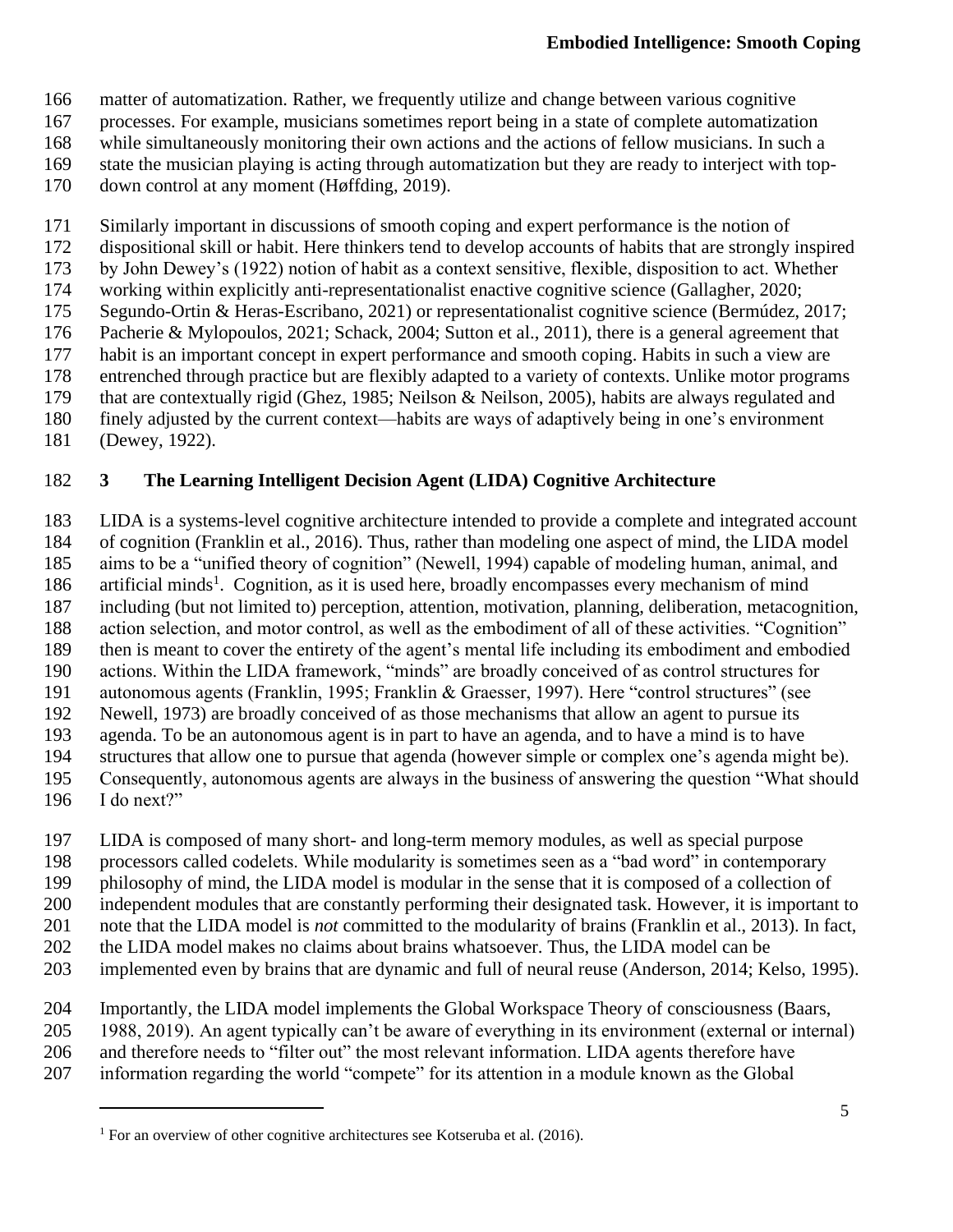- Workspace. Whatever structure wins (most typically a coalition of structures) is globally broadcast to
- every module throughout the model hence the term "the global broadcast." In this way the Global
- Workspace functions as a filter that dictates what information becomes available to the rest of the
- agent's modules.
- In LIDA, sensory stimuli are used to construct both a rich model of the external environment and an
- internal environment within the module known as the Current Situational Model (CSM). In broad
- strokes, the CSM creates a model of the world, and different parts of the model are then sent to
- compete in the Global Workspace.
- The LIDA model utilizes two types of special-purpose processors—structure building codelets and
- attention codelets. Structure building codelets build, potentially complex, representational structures
- in LIDA's CSM. These structures can include, among other things, sensory content from an agent's
- environment and cued long-term memories (e.g., from Perceptual Associative Memory, Spatial
- Memory, Transient Episodic Memory, and Declarative Memory). Attention codelets, on the other
- hand, continually monitor the CSM looking for structures that match their concerns. If found,
- preconscious content and its corresponding attention codelets are formed into *coalitions* that compete
- for consciousness in LIDA's Global Workspace.
- Coalitions consist of attention codelets and the contents for which they advocate. These coalitions are
- 225 then sent to *compete* within the Global Workspace for conscious "attention." The competition taking<br>226 place within the Global Workspace module decides to what the system will consciously attend.
- place within the Global Workspace module decides to what the system will consciously attend.
- Whichever coalition has the highest activation has its content broadcast to every LIDA module across
- the model (i.e., its content is *globally broadcast*). Consciousness consists of, amongst other things,
- the frequent serialized broadcast of discrete cognitive moments unfolding across overlapping cycles,
- that is then typically processed by each module. In other words. Consciousness is discrete and one
- 231 thing after the other occurs at rapid pace (Baars, 1988). While all of LIDA's modules take in input<br>232 asynchronously the serialized nature of the global broadcast facilitates a smooth serialized unfoldi
- asynchronously, the serialized nature of the global broadcast facilitates a smooth serialized unfolding
- of consciousness and, as we shall see, of embodied action. For a general overview of the LIDA
- model, its modules, and processes, see Figure 1.
- To be able to address the fact that agents have varying needs, across culture, personal history, and
- 236 current situations, several variables are attached to structures in the CSM. For example, each structure has an activation value that is used in part to measure its salience. The salience of the
- structure has an activation value that is used in part to measure its salience. The salience of these
- structures is used to determine the activation of coalitions containing these structures, modulating
- their chance of winning the competition for global broadcasting in the Global Workspace. For an in-
- depth account of salience and motivation in LIDA see (McCall et al., 2020).
- One of the core commitments of the LIDA research program is that the LIDA model is an embodied
- architecture (Franklin et al. 2013). This means that LIDA agents are biologically inspired in their
- design, and always in active commerce with their environments. In line with 4E approaches to
- cognition LIDA agents are always in the process of answering the question "What do I do next?"
- Furthermore, constantly answering this question means that all LIDA agents have an "agenda" and in
- many embodied LIDA agents the agenda stems from the demands of the agent's body.
- Debates within embodied cognition often distinguish between weak and strong embodiment
- (Gallagher, 2011). In rough terms, an approach to cognition is weakly embodied if the body tends to
- simply be "represented" within a systems central processing. A system is strongly embodied if the
- arrangement of the systems physical body aids in the constitution of its cognition. However, the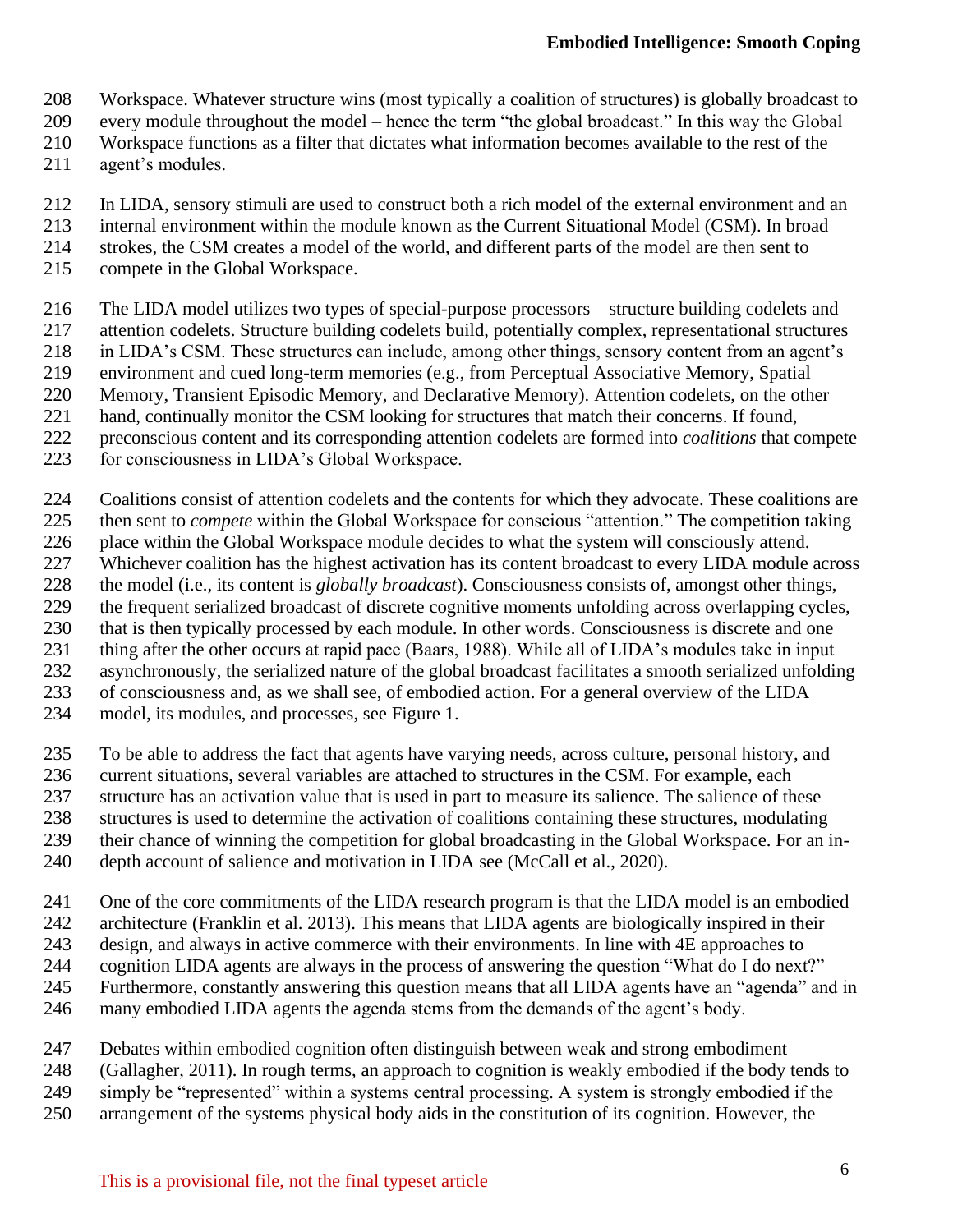- LIDA model does not neatly fit into this categorization. The LIDA model uses subsumption
- architecture (Brooks, 1991), and is in constant sensitive commerce with the environment through its
- dorsal stream. The LIDA dorsal stream, amongst other things, directly impact an agent's physical
- involvement with its world. LIDA agent's also have a body schema that constantly impacts the
- unfolding of sensorimotor action. At the same time, it is true that the LIDA model also represents its
- own body within the current situational model. Furthermore, the LIDA cognitive architecture is made
- so that it can be implemented both in physical and non-physical agents such as robots or software agents respectively. Therefore, the LIDA model contains both elements of strong and weak
- embodiment, and in physical agents both approaches tend to be in play.
- With this overview in hand, we are ready to dig into more detail regarding the LIDA cognitive cycle and action selection. Action selection is of special importance during smooth coping since successful smooth coping requires the skillful selection and execution of the right actions at the right time.

### **3.1 The Cognitive Cycle**

LIDA's cognitive cycle is divided into an understanding phase, an attention phase, and an action and

- learning phase (see Figure 2). LIDA's cognitive cycle begins with external and internal sensory
- input, and the construction and updating of structures (i.e., representations) in the Current Situational
- Model (CSM). Structures that attract the attention of an attention codelet are then brought to the
- Global Workspace in which they compete for consciousness. The winning structure is broadcast
- throughout the model, and the system may make a decision to act (internally or externally) through
- an action selection mechanism. Learning can also occur as the result of each conscious broadcast.
- While a detailed discussion of learning in LIDA is beyond the scope of this article, it suffices to say
- that a LIDA agent typically learns with each cognitive cycle (as a direct result of its conscious
- broadcast).
- For readers new to LIDA, it is helpful to remember that each cognitive cycle is rapid, lasting only
- 200 500ms in humans (Madl et al., 2011), and that LIDA's modules work largely asynchronously
- and independently of each other. As a result, cognitive cycles can "overlap." For example, the "action
- and learning phase" from one cognitive cycle can occur concurrently with the "perception and
- 278 understanding phase" of the next. Thus, while each cognitive cycle is conceptually divided into<br>279 discrete, serial phases, it is rarely the case that an agent's modules and processes are completely
- discrete, serial phases, it is rarely the case that an agent's modules and processes are completely
- inactive.

# **3.2 Action Selection**

- 282 During the action and learning phase of each cognitive cycle, LIDA's Action Selection module will<br>283 typically select *behaviors* that specify executable (internal or external) actions. This process of action typically select *behaviors* that specify executable (internal or external) actions. This process of action selection is needed for many reasons. For example, it may be the case that many behaviors can accomplish a task, although not all of them equally well. For example, a box might be moved by carrying it, pushing it with one's hands, scooting it with one's foot, or even pushing it with one's head while crawling on all fours. In these cases, Action Selection facilitates the selection of the most situationally relevant and reliable of these behaviors. Furthermore, at any given moment, agents may have multiple, competing desires and goals. Action Selection facilitates the selection of behaviors 290 that are more likely to lead to the most desirable outcomes. Finally, Action Selection coordinates the parallel selection of non-conflicting behaviors. Historically, Action Selection chose one, and only parallel selection of non-conflicting behaviors. Historically, Action Selection chose one, and only one, behavior at a time. In this paper, we enhance the Action Selection module to include an Automatized Action Selection sub-module (see Section 4) that allows for the selection of multiple,
- non-conflicting behaviors in each action selection event.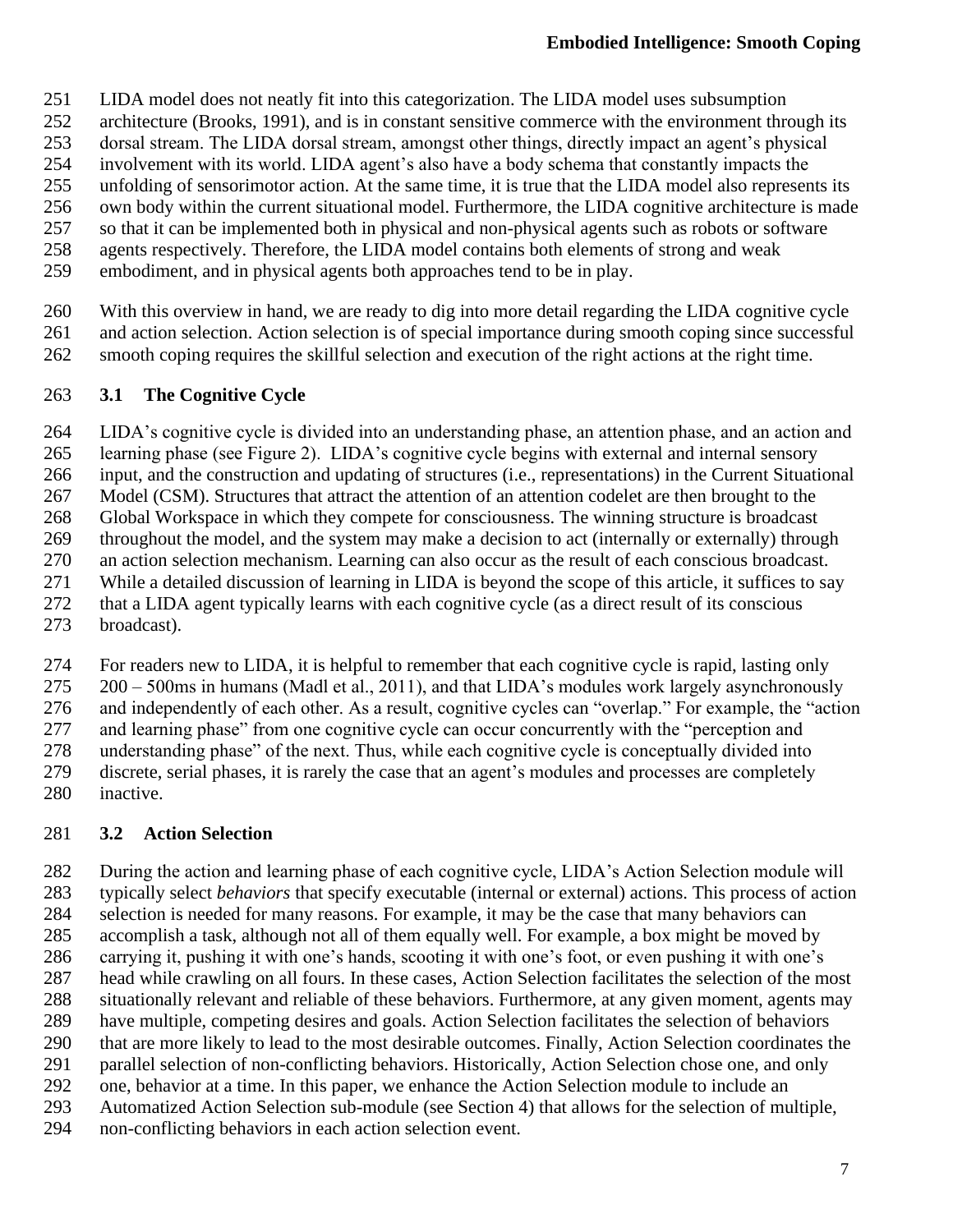Action Selection depends on LIDA's Procedural Memory, a long-term memory module that

- determinates situationally relevant actions and their expected environmental consequences. In other
- words, Procedural Memory specifies what actions are available to take, and would happen if they
- were taken, while Action Selection determines what the agent will do given that knowledge (see
- Figure 3).
- As conscious content is globally broadcast throughout all of LIDA's modules, it is received by
- 301 Procedural Memory, which uses the contents of the conscious broadcast to instantiate<sup>2</sup> schemes that
- are relevant to that conscious content. Instantiated schemes are referred to as behaviors, which are
- candidates for selection by LIDA's Action Selection module.
- Each scheme consists of a *context* (i.e., environmental situation), an *action*, and a *result* (i.e., that
- action's expected environmental consequences). These can be specified at many different levels of
- abstraction and generality. Each scheme also contains a *base-level activation*, which serves as an estimate of the likelihood that the scheme's result will follow from its action when taken in a given
- context. For example, a generic "key turning scheme" might specify an action that corresponds to the
- bodily movements needed to turn a key, the context of being near a lock, and the expected result of
- that lock being unlocked. Each successful selection and execution of this scheme's action (in the
- given context) will generally result in an increase in its base-level activation. Similarly, each failure
- will lead to a decrease in its base-level activation. If, as we might expect, this "key turning scheme"
- generally succeeds, then it will eventually have a high base-level activation. However, if its context
- were *underspecified*, for example if it did not limit "key turning" to when an agent is "near a lock,"
- then its action might be taken in inappropriate situations, leading to an unreliable scheme that often
- fails inexplicably. This unreliability would manifest in the scheme having a low base-level activation.
- At this juncture it would be natural to ask, "Wait, is there a scheme for everything? Is there a coffee making scheme? A TV watching scheme? A CrossFit scheme?" First, we must understand that many schemes are culturally specific. A LIDA agent that is implemented in a car factory floor robot does not need a "cool handshake" scheme. However, an agent that exists in a culture in which different handshakes are integral to cultural fluency likely has schemes for different culturally relevant greetings.
- Second, we must understand that complex actions are achievable through the execution of multiple simpler actions. For example, riding a bicycle consists of pedaling with both legs, steering, braking, scanning the environment, and much more. Historically in LIDA, the coordination of multiple actions into complex actions has been implemented as *streams of schemes* (see section 3.3). As a result of these streams, LIDA agents do not need to learn unique schemes for every complex action. Rather, seemingly novel complex actions can be manifested through multiple preexisting schemes. In this way LIDA achieves a form of "transfer learning" (Pan & Yang, 2009). To further facilitate the learning of complex actions, in this paper, we introduce the *hierarchical* organization of schemes (see section 4), which in conjunction with the automatized action selection of actions allows for fluid
- agential behavior.
- When Action Selection chooses a behavior that specifies an *external* action (that is, one intended to modify an agent's external environment), it passes it to LIDA's Sensory Motor Memory for

<sup>&</sup>lt;sup>2</sup> Instantiation is a specification process. It takes data structures and makes them more concrete. For example, in perception, the "template" for a chair could be instantiated into a specific chair, for example, a chair that is currently in front of an agent.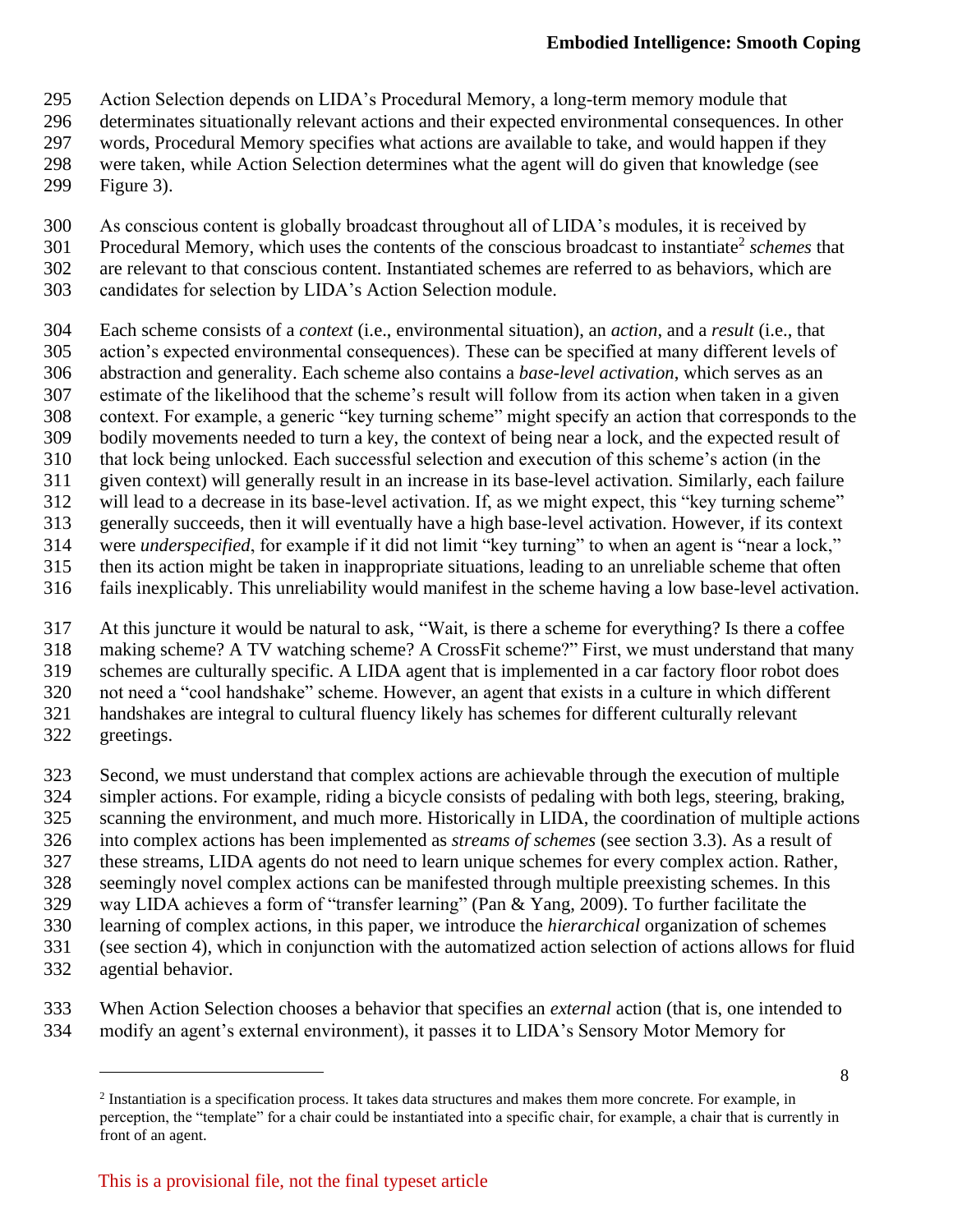- execution. If, on the other hand, the chosen behavior specifies an *internal* action (for example, one
- used to support mental simulation), it is sent to (or used to spawn) a structure building codelet that
- updates the Current Situational Model accordingly.
- The selection of a behavior can also result in the creation of an *expectation codelet*. Expectation
- codelets are a type of attention codelet tasked with monitoring the Current Situational Model for
- content that matches the expected results of the agent's recently selected behaviors. This temporarily
- biases an agent's attention towards the environmental consequences of its recent actions, helping to
- produce a feedback loop between an agent's actions and their results. Thus, in line with enactive and
- 343 predictive approaches to cognition, action, perception and prediction are intimately tied together in a feedback loop.
- feedback loop.
- Research on smooth coping generally agrees that smooth coping consists of a series of automatic and
- consciously controlled actions, as well as both low-level sensorimotor activity and higher-order
- thought, such as strategizing or monitoring (Christensen et al., 2016; Gallagher & Varga, 2020;
- Høffding, 2019; Montero, 2016). In other words, smooth coping is a combination of ingrained and
- automatic processes with conscious and deliberate processes resulting in fluent and skillful action. In
- LIDA, this is modeled through the combination of four different modes of action selection:
- consciously mediated action selection, volitional decision making, alarms, and automatized action
- selection (Franklin et al., 2016, pp. 29–32).
- Consciously mediated action selection refers to the many actions an agent performs in which the conscious broadcast is involved, while simultaneously being unaware of the selection processes that go into choosing those actions. For example, in sailing, the sports sailor might be consciously aware of the different ropes on the mast but is *not aware* of the competition in Action Selection that makes her choose the particular rope grip she ends up deploying. Similarly, a tennis player might be consciously aware of the ball as it approaches but is not aware of the action selection process that
- make him choose the smash over the volley.
- Volitional action selection refers to the type of action selection in which the agent is consciously and actively aware of *some* of the selection processes. For example, when an agent is deliberating about what is the best move to make in a board game, and mulling over the different choices, outcomes, 363 and pitfalls, they are doing volitional action selection. By mulling over different possible actions and their outcomes, "options" are created in the Current Situational Model (Franklin et al., 2016). Such their outcomes, "options" are created in the Current Situational Model (Franklin et al., 2016). Such options can become conscious and make their way to Procedural Memory, which may then instantiate behaviors based on these options. Action Selection may then choose from among these
- behaviors. Hence, the first part of volitional action selection is conscious while the second part is
- unconscious (the conscious broadcast is being utilized but the agent is not aware of the process taking
- place in Action Selection). In fact, in no mode of action selection is an agent aware of what is
- happening within the Action Selection module the module just continuously does its job. In short,
- during volitional action selection the agent is aware of the options they are juggling but *not aware* of
- what is going on "inside" Action Selection.
- 373 Alarms are never-conscious processes that bypass the competition in the Global Workspace. If some<br>374 object or event is recognized by Perceptual Associative Memory as an alarm, the object or event will
- object or event is recognized by Perceptual Associative Memory as an alarm, the object or event will
- be sent straight to Procedural Memory to instantiate schemes. Behaviors relevant to alarm content are
- assigned a high activation value in Action Selection and are typically selected and immediately
- passed along to Sensory Motor Memory which in turn passes along motor plans to Motor Plan
- Execution. Put simply, many agents have experienced acting in an alarming situation, and only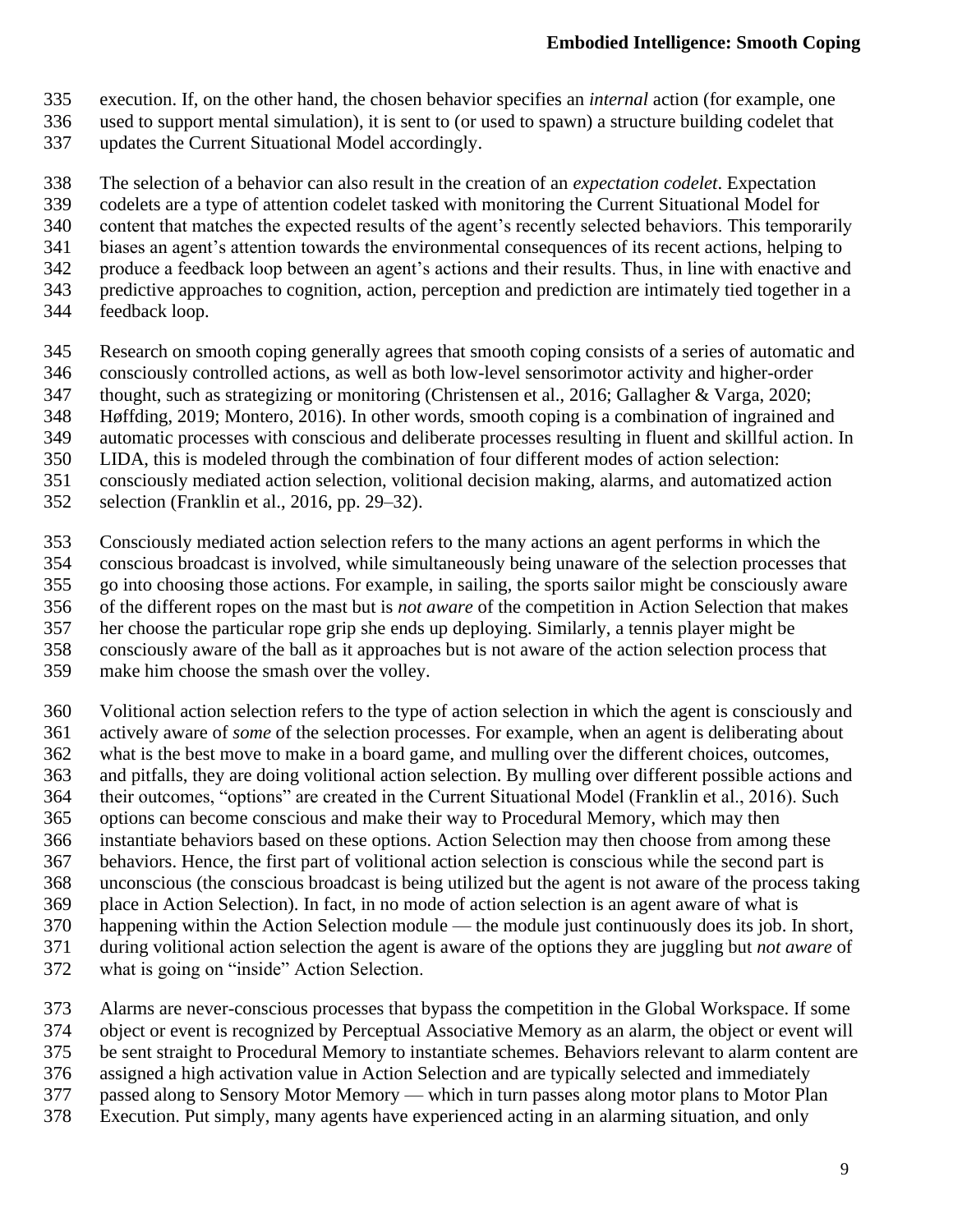- becoming aware of their actions after the fact. For example, having a big spider climb on one's arm
- for a lot of people will result in a series of brushing, jumping, and spasms, in which they are only
- aware of the threat after the fact. Similarly, in driving, many drivers experience reacting to dangerous
- 382 situations as fast or faster than they are consciously aware of the situation. Note here that alarms can<br>383 be both innate as in the spider example or culturally determined as in the driving example.
- be both innate as in the spider example or culturally determined as in the driving example.

The final mode of Action Selection is automatized action selection. Automatized actions are

- overlearned actions where one action can be thought of as calling the next. Selection of automatized
- actions proceeds unconsciously, that is, selection does not necessarily need content from the
- 387 conscious broadcast. These are typically the kinds of actions that have been practiced time and time<br>388 again, and they can be performed without conscious thought. For example, walking on an empty
- again, and they can be performed without conscious thought. For example, walking on an empty
- sidewalk is a typical automatized action. It requires little attention, and the agent can simultaneously
- focus on other matters. In this paper, we go into detail regarding automatized action selection in
- Section 4.
- 392 While we go into details regarding automatization in section 4 it is worth noting here a core<br>393 difference between automatized action selection and alarms. Alarm actions revert back to no
- difference between automatized action selection and alarms. Alarm actions revert back to normal
- functioning once the alarm action has been executed and does not call for further actions. In this way
- alarms are a temporary interruption of whatever the agent is doing. Automatized actions on the other
- hand do not interrupt or take priority over normal processes in the system. Furthermore, automatized
- actions specify which actions are to proceed them from within the Automatized Action Selection
- module (more on this in section 4).
- While in humans this whole process, starting with Procedural Memory, Action Selection, Sensory
- Motor Memory and finally Motor Plan Execution, might seem long and laborious, it is important to
- remember that this process is extremely rapid. Each cognitive cycle typically happens within a few
- hundred milliseconds (Madl et al., 2011). Thus, when dealing with fast paced dynamic action, as is often the case in smooth coping, the overlapping cognitive cycles are more than sufficiently speedy
- to make adjustments and act on the fly. Furthermore, we must remember that Motor Plan Execution
- operates in parallel with all other systems, allowing for non-conscious adjustments to in-flight motor
- plans. Additionally, the LIDA Sensory Motor System is based on Brooks's subsumption architecture
- (Brooks, 1991), allowing for rapid agent world interaction.
- Similarly, to enactive and predictive processing approaches to mind, LIDA agents are always in the
- process of adaptively acting; We can say that LIDA agents are perpetually answering the question
- "What should I do next?" In LIDA, Action Selection continually chooses a behavior among
- candidate behaviors and sends them to Sensory Motor Memory (unless the action is to deliberate).
- This ensures that the agent is always in the process of acting to stay in an optimal adaptive
- relationship to its environment.

## **3.3 Behavior Streams and Skill**

- Smooth coping involves "skill" and "optimal grip." To have an optimal grip on an activity is to
- skillfully navigate that activity with fluency and ease (Bruineberg et al., 2021; Merleau-Ponty,
- 1945/2012; Rietveld & Kiverstein, 2014). Concepts such as "skill" and "fluency" often include being
- able to execute several actions in an uninterrupted fashion and adjusting those chains of movements
- to the dynamical real time changes and demands of the situation (Nakamura & Csikszentmihalyi,
- 2014).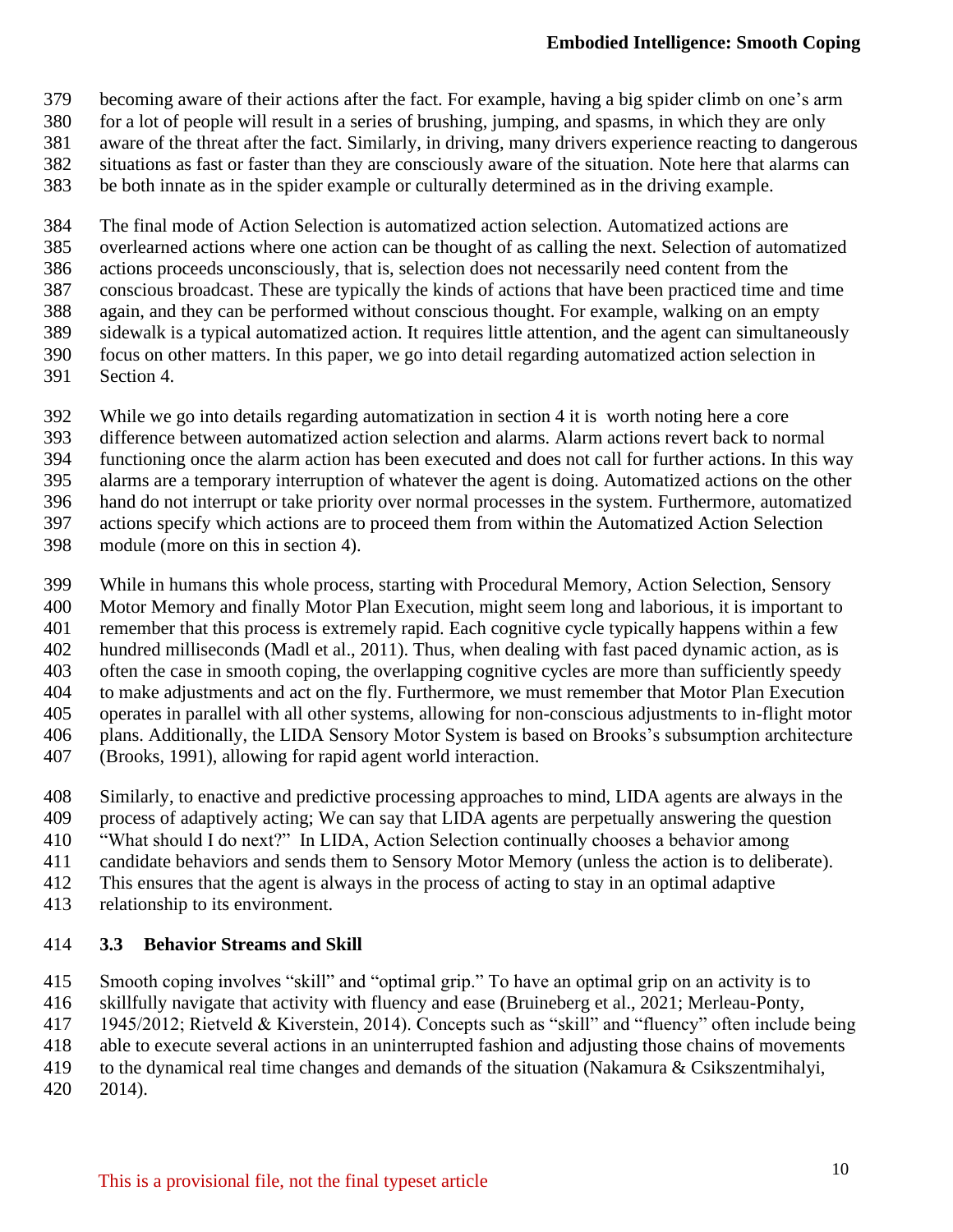- In LIDA, skill and fluency are, in part, implemented via *behavior streams*. Besides individual
- schemes, Procedural Memory also contains streams of schemes that can be instantiated. A stream of
- schemes is a stringed-together series of action schemes that can be collectively instantiated using
- contents from one or more global broadcasts. The entire instantiated stream of schemes is known as a
- behavior stream. Once a behavior stream has been sent to Action Selection the module can rapidly
- select one behavior at a time and pass each of these behaviors on to Sensory Motor Memory (which
- in turn passes on motor plans to Motor Plan Execution).
- For biological agents smooth coping often involves a series of fluent actions. For example, dribbling
- a basketball, taking three long strides, and then jumping for the slam dunk can occur as one
- integrated, fluent series of movements. Furthermore, people rarely do just one thing at a time. The
- action selection process in LIDA, therefore, often involves Action Selection, rapidly picking
- behaviors from several behavior streams.
- Historically, in the LIDA conceptual model, Action Selection has always picked *one*, and only one,
- action at the time. However, in biological agents, physical actions frequently overlap. Therefore, in
- this paper we are enhancing LIDA's Action Selection to support the simultaneous selection of
- multiple actions. Specifically, in addition to the selection of actions one after another by our original
- action selection algorithm, we are also supporting the simultaneous selection of automatized actions.
- This is achieved by Action Selection's new Automatized Action Selection sub-module. Developing
- this sub-module is one of the contributions of this paper.
- For example, one can imagine the (haunting) scene of a circus clown riding a unicycle, juggling, and
- deliberately, maniacally laughing while performatively grinning its teeth. Such a performance
- requires multiple skilled actions overlapping at once. Even though Action Selection is constrained to
- choose only one behavior at a time, this does not mean that the *execution* of previously selected
- behaviors must be sequential. Furthermore, Action Selection can rapidly choose behaviors from
- multiple concurrent behavior streams, and pass them forward to Sensory Motor Memory for
- execution.
- To be a skilled agent at some activity involves (amongst other things) having finely tuned, well-
- rehearsed behavior streams and motor plan templates that can be flexibly adjusted to the demands of
- 449 the present situation. In LIDA, much of the "skilled" aspects of smooth coping is handled by Action<br>450 Selection, Sensory Motor Memory, and especially Motor Plan Execution. Selection, Sensory Motor Memory, and especially Motor Plan Execution.
- As a behavior is sent to Sensory Motor Memory, the system must create a motor plan a highly concrete plan of bodily movement. Motor plans specify sequences of specific movement commands
- (the motor commands) that direct each of the agent's specific actuators. Here an actuator simply
- means one of the physical parts through which an agent acts on the world. For example, a factory
- robot might only possess a single "arm" actuator. Human beings, on the other hand, have a great
- many more actuators.
- Motor plans and their motor commands react and adapt to rapid incoming data from Sensory
- Memory through a dorsal stream (Neemeh et al., 2021) to guarantee that the agent's actions are in synch with the most current state of the environment.
- Often in smooth coping, an environment may change as an agent is acting on it. For example, being a
- sports sailor involves skillfully maneuvering the sails of a boat as the vessel is being bumped and
- rocked by erratic winds and currents. To skillfully complete motor plans during such dynamic
- situations motor plans constantly react to sensory information through LIDA's dorsal stream as the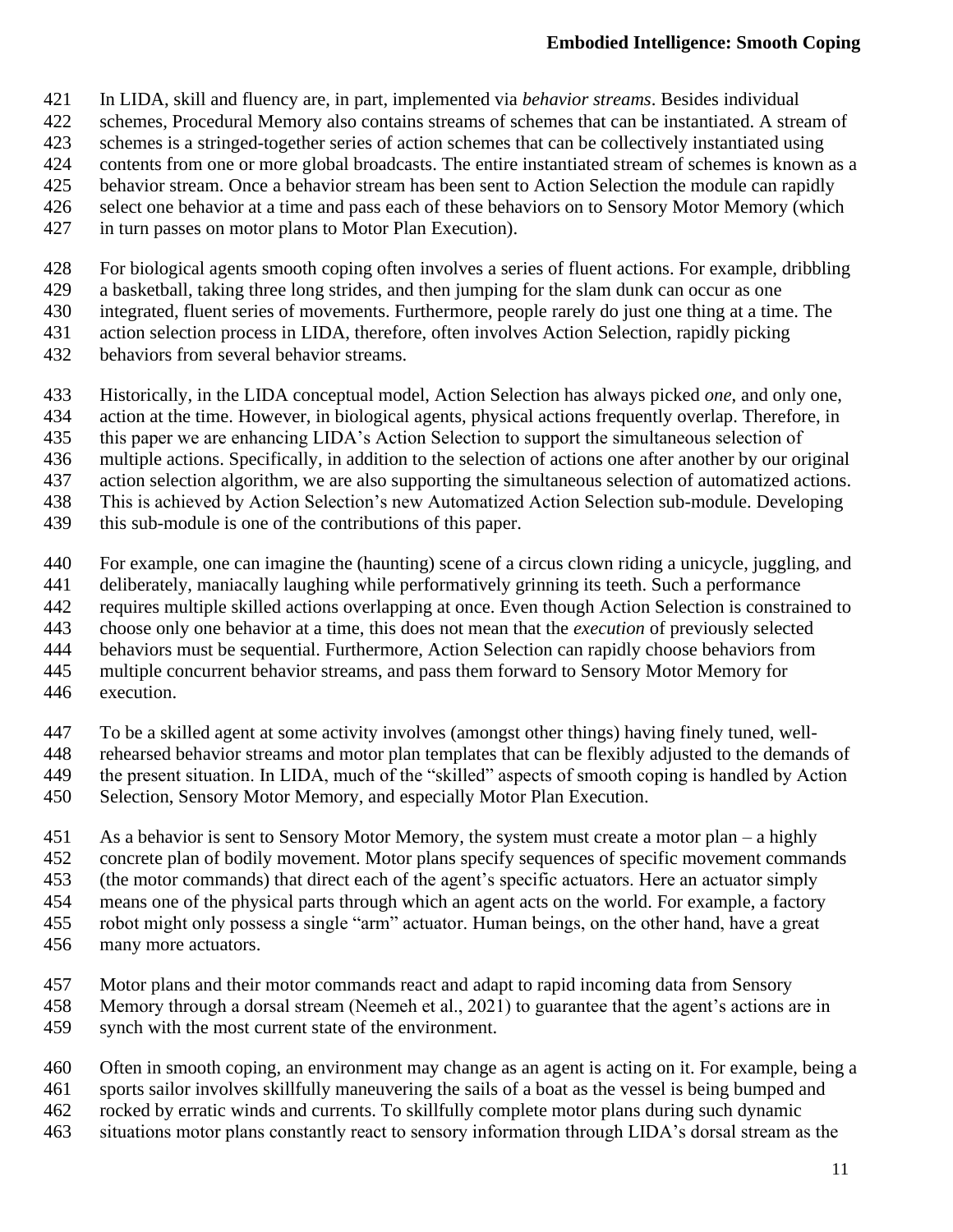agent is acting. An agent sailing might issue a motor plan to reach for a specific rope. However, as

they are reaching the boat is rocked by a large wave. Instead of continuing the reach in the same

- fashion, updating the motor plan in real time through the dorsal stream ensures that the agent adjusts
- their reach, and still successfully grasps the rope.

### **3.4 Affordances, Action-Oriented Representations, and Behavior Streams**

Recent research on smooth coping cashes out much of the skillful interaction loop between agent and

- environment in terms of affordances and sometimes action-oriented representations (Bruineberg et
- al., 2021; Clark, 2016; Gallagher, 2020; Kronsted, 2021a; Milikan, 1995; Williams, 2018). Affordances and action-oriented representations are two very similar concepts. Affordances are
- typically defined as possibilities for actions that exist as a *relation* between an enculturated agent and
- the environment (Gibson, 1979/2013; Chemero, 2009). Significantly, affordances are ordinarily
- thought of as a non-representational concept. Action-oriented representations are very similar but
- as implied in the name, they are a class of mental representations. Action-oriented representations are
- representations that also beckon or move the agent into action (Clark, 2016; Kirchhoff & Kiverstein,
- 2019; Milikan, 1995; Ramsey, 2007).
- In LIDA we take a middle-ground approach by using representational affordances. LIDA affordances
- are conceptualized as representations within the system. For a recent account of how LIDA agents

learn and use affordances see (Neemeh et al., 2021). Here it will suffice to say that as LIDA agents

become enculturated and trained in various activities, they learn to perceive new affordances upon

- which they can react. As a LIDA agent gains increased skill, their perceptual system can detect
- increasingly more fine-grained affordances that can factor into the selection of increasingly fine-
- grained behavior streams.
- There is a careful relationship between action, learning, behavior streams and affordances. One of the
- 487 aspects of LIDA that make the model stand out from other cognitive architectures is the " $L$ " –
- Learning. LIDA agents technically speaking can "learn" something new with every cognitive cycle.
- With each global broadcast, almost all modules can be updated with content from the broadcast, and
- each module (including the various memory modules) can perform some function in light of that
- 491 broadcast. For example, Perceptual Associative Memory might build new connections, Transient 492 Episodic Memory might put together a new event, the Conscious Content Queue adds to the speci-Episodic Memory might put together a new event, the Conscious Content Queue adds to the specious
- present, perhaps Procedural Memory starts building a new scheme, and much more. For a detailed
- account of learning in LIDA see (Kugele & Franklin, 2021).
- In terms of smooth coping, as a LIDA agent acts upon its environment, with each broadcast the agent slowly becomes more familiarized with that environment and the relevant task at hand. Such adaptation includes building more specialized and fine-grained affordances and behavior schemes for those affordances. For example, an agent might not know a thing about Brazilian Jujitsu, but with training the different movements of opponents become associated with affordances for action or counter action (Kimmel & Rogler, 2018). An opponent going for the rear neck choke – affords putting one's back flat on the mat. An opponent putting their weight in the wrong spot during close guard affords performing a leg triangle choke. There is a virtuous cycle between affordances and their associated behavior schemes. Smooth coping is most often a matter of having fine grained affordances that make available the use of appropriately fine-grained behavior schemes (see Figure 5).
- As agents perceives an event, they also perceive the associated affordances. If a coalition containing affordances wins the competition for broadcast in the Global Workspace, then the presence of the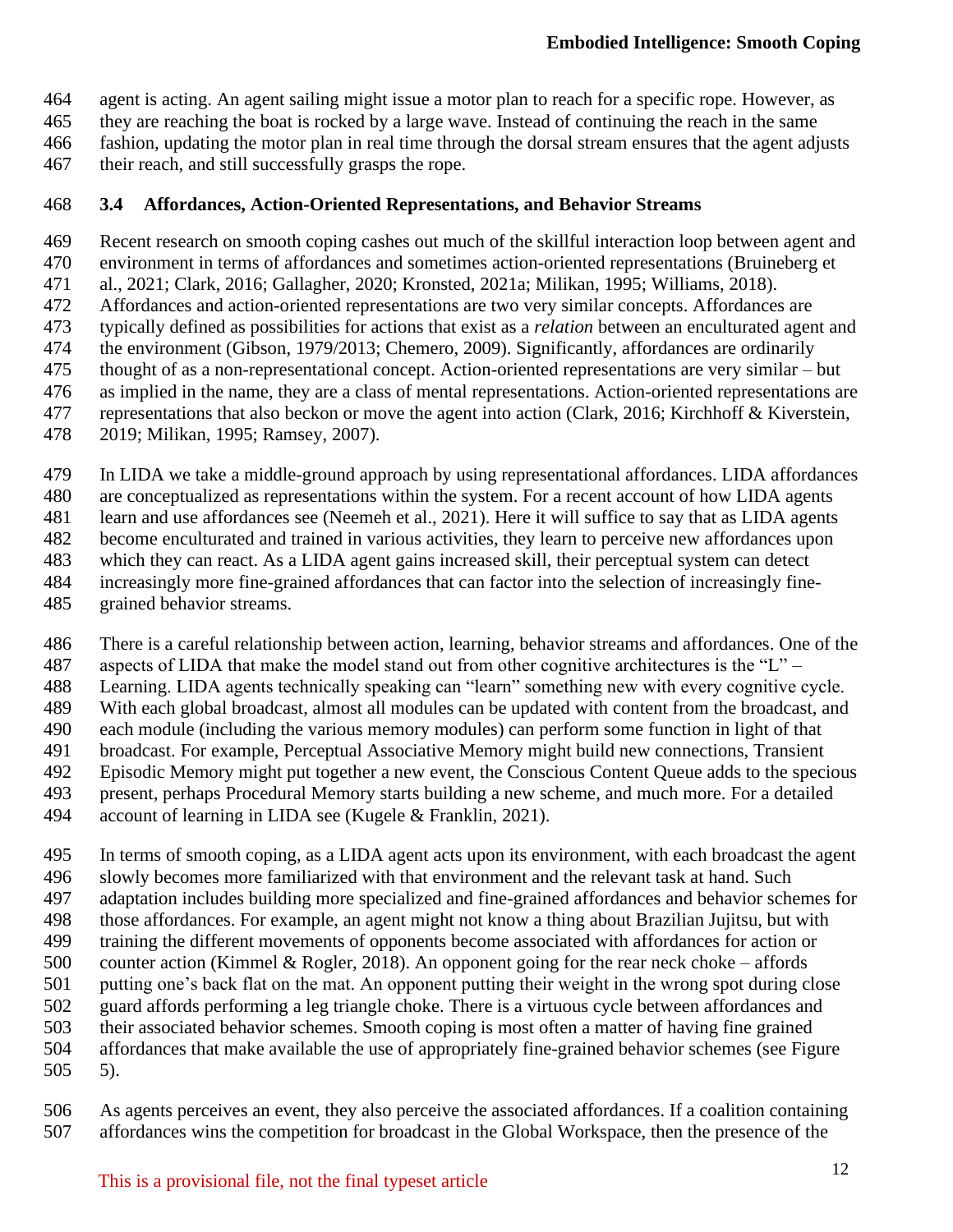- affordance in the broadcasted content will help instantiate behavior schemes, and thereby also
- promote winning the competition in Action Selection.
- As mentioned earlier, choosing a behavior (perhaps from a behavior stream) also creates an
- expectation codelet to facilitate the monitoring of behavior related outcomes. The creation of
- expectation codelets not only help bringing action outcomes to consciousness, but also helps ensure
- that the affordances associated with those action outcomes are also broadcast consciously. Acting on
- one affordance brings about the next affordance in an action promoting feedback loop. Such a
- feedback loop is in line with empirical and theoretical literature on affordances that conceptualizes
- 516 smooth coping as a feedback loop between action and affordances (Di Paolo et al., 2018; Kimmel & 517 Hristova, 2021: Kimmel & Rogler, 2018; Kronsted, 2021b; Oliveira et al., 2021).
- Hristova, 2021; Kimmel & Rogler, 2018; Kronsted, 2021b; Oliveira et al., 2021).
- Overall, we see that smooth coping is not a matter of already being skilled at an activity. Rather
- smooth coping involves the ability to continually improve one's skill and adaptivity. In LIDA, this
- adaptiveness is built into the flow of information across modules, facilitated by the conscious
- broadcast.
- Of course, smooth coping is not only about knowing "what to do", but also about having sufficiently
- developed sensorimotor coordination to do so in layman's terms having the right motor skills.
- Therefore, the skill cycle in LIDA also includes the agent building and refining increasingly
- sophisticated motor plan templates. Over many cognitive cycles, Sensory Motor Memory is slowly
- updated so that the agent is (hopefully) always in a position to know "how to do it" and with a great
- level of sophistication. Going into detail on how Sensory Motor Memory builds and updates motor
- plans is outside the scope of this paper. The important takeaway is that LIDA agents consistently
- update their action capabilities by updating their schemes for "what to do" (behaviors) *and* their plans
- for "how to do it" (motor plan templates).
- Let's take the example of becoming better at sports in this case, soccer. Through practice, soccer
- players learn to perceive the field and see it in terms of different opportunities. That is, the player,
- over time, learns to experience the game in terms of different affordances "in this situation, I can do a
- long pass, dribble past this guy on the right, or do a short backward pass." Over time, players learn to
- see the field in terms of affordances that provide possibilities for "what to do" (potential behaviors).
- 536 However, learning to exploit affordances is also a matter of learning how to concretely utilize the affordance "how to do it" (motor plans). With practice, agents therefore also fine-tune their physic affordance "how to do it" (motor plans). With practice, agents therefore also fine-tune their physical
- capabilities in part by developing increasingly sophisticated motor plan templates in the beginning,
- dribbling and kicking is clumsy, but over time it becomes second nature.
- 
- Naturally, doing something as advanced as expert level soccer requires multiple processes some consciously mediated, others automatic. Hence, next, we will look at how different modes of action selection are interwoven during smooth coping, and the role of automatized action.
- **4 Automatization and the Automatized Action Selection Sub-module**
- One crucial aspect of smooth coping is that it involves both higher-level and lower-level cognitive
- processes (Christensen et al., 2016; Gallagher & Varga, 2020; Høffding & Satne, 2019; Montero,
- 2016). Let's return to the clown example. The clown performer who is simultaneously riding a
- unicycle, juggling, grinning, and talking to select audience members may utilize both consciously
- mediated, fully conscious, and automatized actions. Thus, to account for such overlapping in action
- during smooth coping, we need to take a look at how LIDA agents achieve automatization.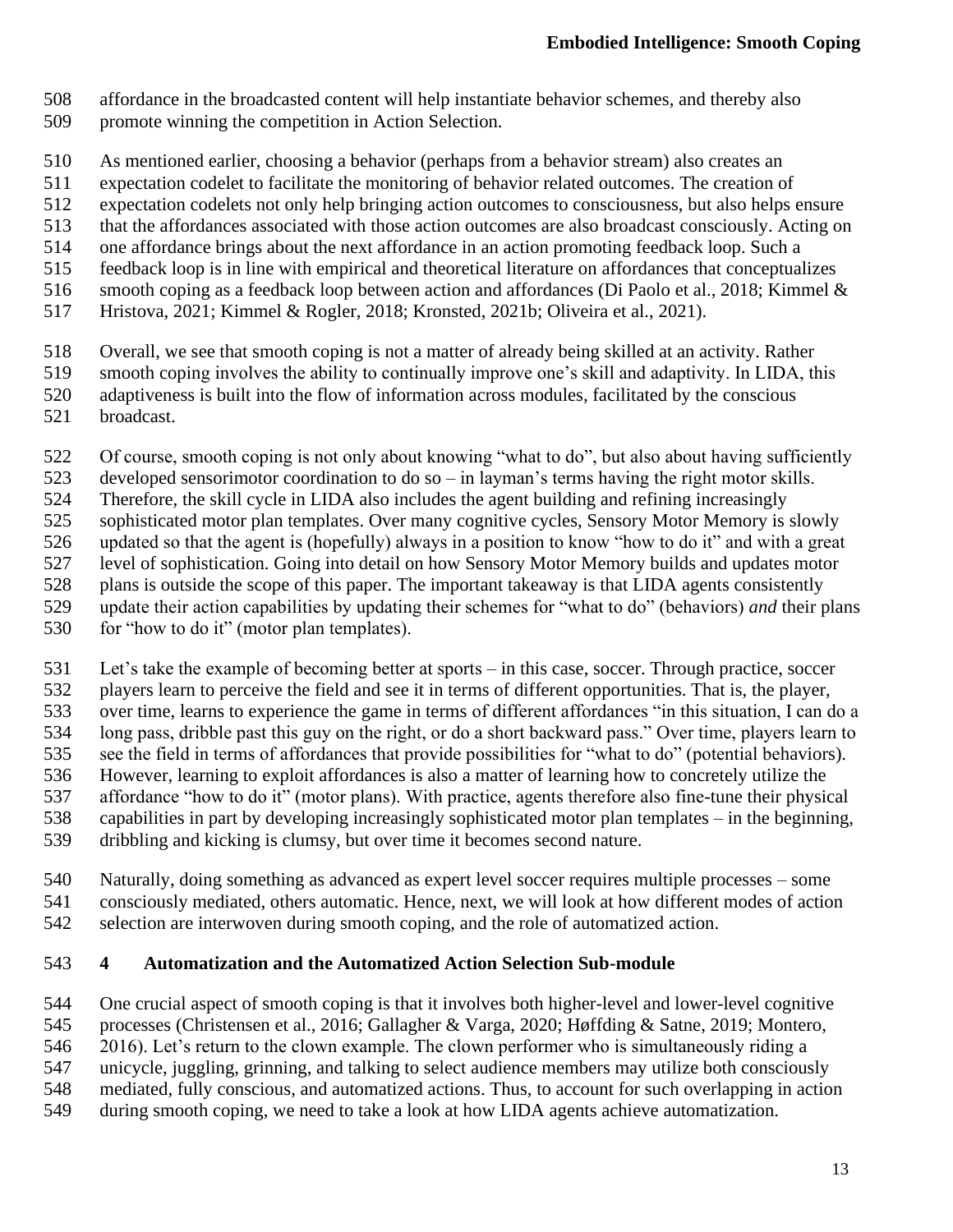- An automatized action is implemented as a series of behaviors in a behavior stream that have been
- mastered to the point in which those behaviors can be selected without mediation from the conscious
- broadcast that is automatized behaviors can be selected without the need for sensory input
- 553 updating. However, the execution of these behaviors may often require sensory input (for example over the dorsal stream or even the conscious broadcast).
- over the dorsal stream or even the conscious broadcast).

For the purposes of smooth coping, it is often important that agents can do several actions

- simultaneously (for example, pedal and pass, dribble and tackle, punch and block, and the list goes
- on). In this paper we therefore introduce a new sub-module to the LIDA model, namely Action
- 558 Selection's Automatized Action Selection sub-module (AAS). This sub-module runs in parallel with<br>559 Action Selection, and repeatedly sends behaviors to Sensory Motor Memory (SMM). For example, in
- Action Selection, and repeatedly sends behaviors to Sensory Motor Memory (SMM). For example, in our unicycling clown example, Automatized Action Selection can *repeatedly* choose the automatized
- behavior "pedal" and send it to SMM.

Having a sub-module that deals entirely with automatized behaviors, and being able to repeatedly

select such behaviors, allows for Action Selection to focus in parallel on other forms of action

- selection, such as consciously mediated action selection or deliberation. Let us return to the example
- of Jiu Jitsu and the triangle choke. The "triangle choke" is a high-level behavior that consists of
- several movements (see Figure 4): leg hook, triangle hook, arm hook, and the squeeze. When Action
- Selection selects that high-level behavior, it sends that behavior to the AAS sub-module. From there
- AAS can select from the component behaviors in the "triangle choke's" behavior stream. In short, Action Selection passes on high-level automatized behaviors to AAS, which then selects from lower-
- level component behaviors in the high-level behavior's behavior stream. Being able to choose actions
- in parallel, allows for the Jiu Jitsu practitioner to carefully read their opponent's patterns, and
- deliberate about what to do next while simultaneously producing complex behaviors such as the
- 573 "triangle choke" (Figure 6 and Figure 7). Smooth coping is often achieved by having Automatized<br>574 Action Selection working harmoniously in parallel with other forms of action selection.
- Action Selection working harmoniously in parallel with other forms of action selection.

Automatized Action Selection runs in parallel with Action Selection choosing behaviors from

- automatized behavior streams (for example, walking, pedaling, dribbling, playing an ingrained song,
- etc.). Each of the behaviors from the selected behavior stream can be thought of as "calling the next" behavior in that stream. So once a high-level automatized behavior is selected, each of its lower-level
- behaviors, metaphorically speaking, gets to choose what behavior comes next. For example, if an
- agent is playing an overlearned piano piece (say *Alley Cat* by Bent Fabric) by way of Automatized
- Action Selection, each note, which corresponds to a lower-level behavior, "calls the next." Once the
- first note has been chosen from the "*Alley Cat* Automatized behavior stream," the first note selects
- the next note upon its completion. This produces the sensation recognized by many musicians as the
- piece essentially playing itself. This kind of automatization of one action calling the next also ensures
- that the musician can sing at the same time, lock eyes with the audience, playfully shimmy their shoulders, etc. all at the same time.
- 
- In LIDA technical terms, automatized behaviors are "degenerate" behavior streams they are
- 588 overlearned actions that *do not include branching options*. The lack of branching options is what allows the behavior to directly "call the next." An automatized high-level behavior for pedaling m allows the behavior to directly "call the next." An automatized high-level behavior for pedaling may
- contain a behavior for pedaling with the right leg that then calls a behavior for pedal with the left
- leg—there are no branching options.
- Importantly, automatized behavior streams can also be hierarchically structured where each of the behaviors in these streams can correspond to other behavior streams. This capability is critical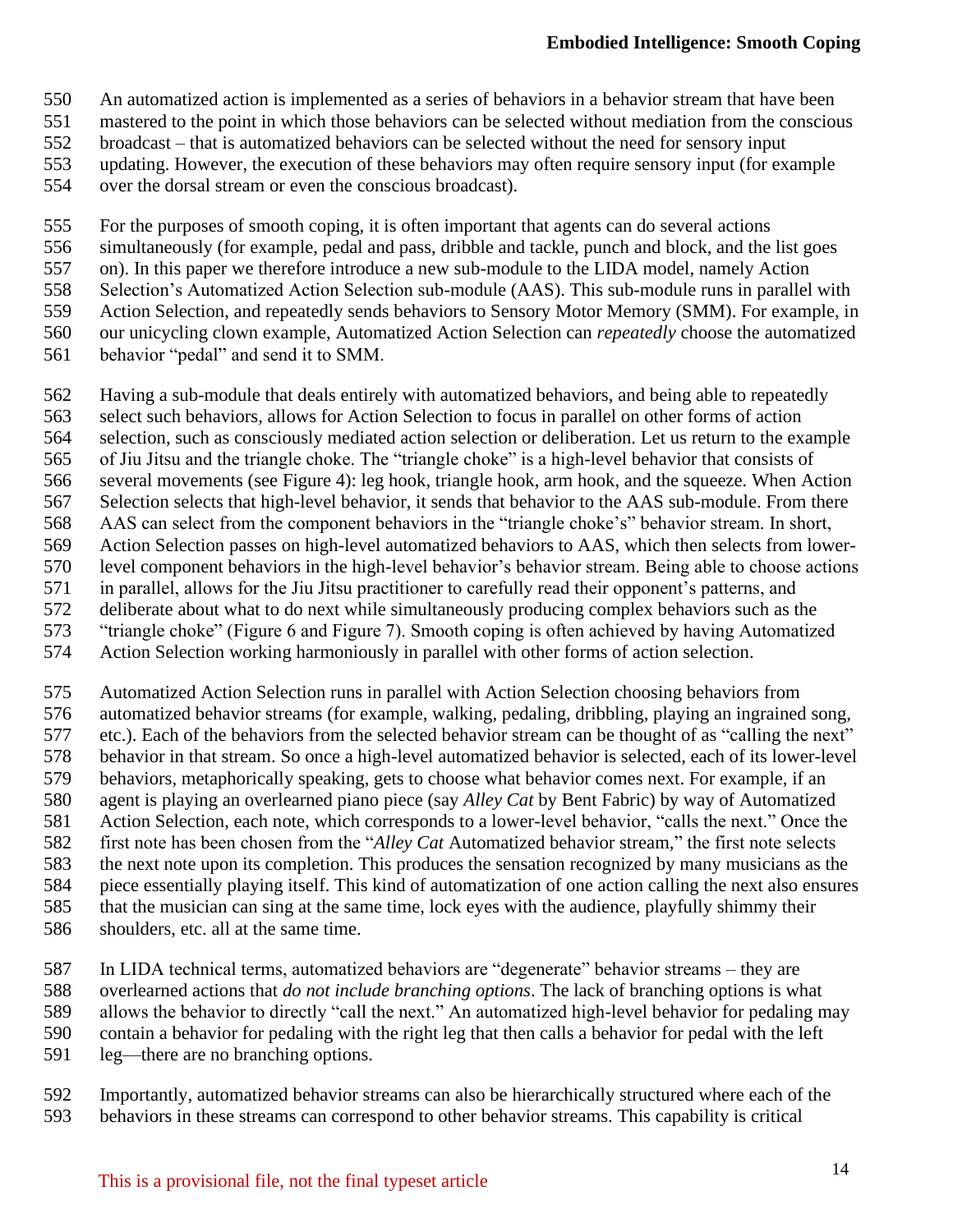- because the specification of many actions benefits from hierarchical structure, and the reuse of these
- higher-level behaviors can be more efficient in memory. High-level behaviors often contain multiple
- behavior streams that must "line-up." For example, to build a Reuben sandwich requires getting
- bread, mayo, sauerkraut, corned beef, and Swiss cheese, assembling the components, and putting
- them on a plate. Each of these sub-actions can be automatized and part of its own behavior stream.
- Collectively, these automatized behaviors contribute to realization of the high-level "Reuben
- sandwich" behavior.
- A deli worker might make and wrap a sandwich like usual without taking the costumer's difficult
- special order into account "only a little mayo, extra pickles, add sardines!" Making the sandwich
- differently requires consciously mediated action selection rather than automatization with one action
- calling the next. This explains why sometimes even when clearly intending to do one thing agents
- end up doing another because the beginning of the action was of an automatized nature.
- It is important to note that although automatized behaviors do not have branching options and call the
- next action, they still generate expectation codelets. Just as with all other actions in LIDA, the
- generation of expectation codelets allow the system to keep track of the fulfilment of its actions so
- that the system may know whether to continue with its behaviors or switch to other behaviors.
- As Automatic Action Selection feeds automatized behaviors forward to Sensory Motor Memory, that
- module can instantiate motor plans that also indicate the "timing" for how long the automatized
- action needs to be executed for thereby mitigating the risk of doing something "mindlessly" for too
- long. In the music example the motor plans for each note are designated a very short and precise
- timing. A motor plan for automatized "walking" on the other hand can have the temporal designation
- "until further notice" within the motor plan. We must remember that while automatization is often
- good for expert performance, smooth coping involves interwoven types of actions. Relying too much on automatization will often cause the task to fail.

# **5 Smooth Coping in LIDA**

- One way to describe smooth coping is the use of automatization with intermittent use of consciously mediated actions (see Figure 8) as well as other overlapping action selection types towards the fulfillment of an intention (Kronsted et al., 2021). The agent is not simply multitasking or simply just doing automatization. Rather, all or most of the agent's cognitive processes are cohering towards fulfilling one intention (completing this difficult recipe, football maneuvers, making it to work
- through traffic).
- If some event forces the agent to abandon the cohering of their actions towards the intention the smooth coping process is interrupted. For example, the unicycling clown is engaging in smooth coping — cycling, juggling, grinning, singing, all towards the intention of completing their act with a mesmerized audience. However, if a stagehand suddenly runs onto the stage and yells, "You must come at once, your wife is giving birth," then the agent's actions are no longer directed at the distal intention of finishing the act. Smooth coping has been interrupted. Less dramatically, if the phone rings while an agent is cooking, if the agent picks up the phone and attends to the phone call rather than the stove, smooth coping has been temporarily interrupted. The processes can, of course, be re- engaged as soon as the agent puts the phone down. In contrast, if the agent where to continue cooking while talking on the phone the agent can still be said to be smooth coping.
- While we have here focused mostly on perception and action selection, and not memory processes,
- Smooth coping in LIDA is a phenomenon that operates across all modules. As mentioned previously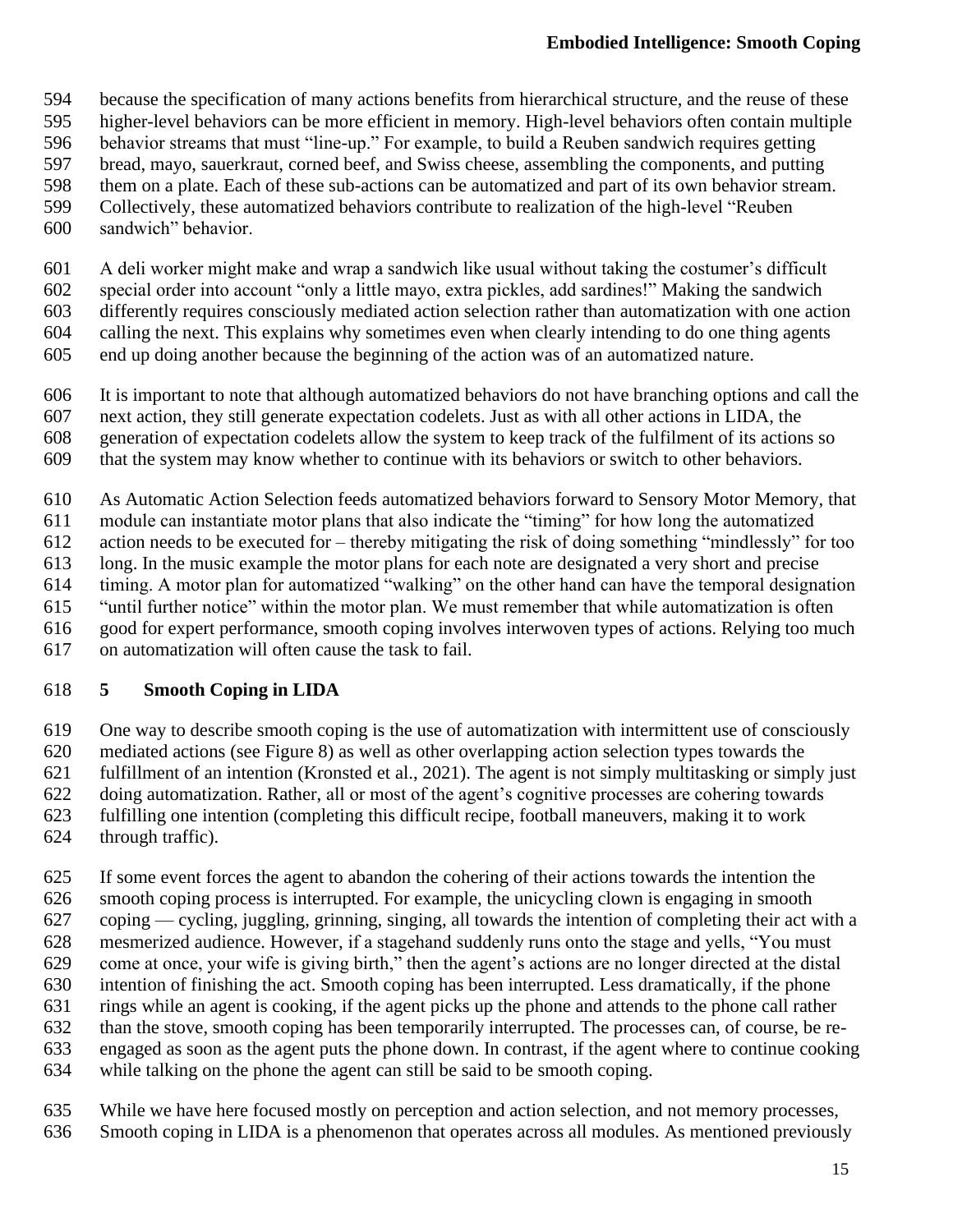- in this paper we here introduce a new addition to the LIDA cognitive architecture the Automatized
- Action Selection sub-module. In this section, we briefly go into more detail regarding the different
- modes of action selection, and then describe their interwoven nature during smooth coping especially
- in relation to the Automatized Action Selection sub-module. Finally, we provide three concrete case
- studies to demonstrate how the entire theoretical framework might play out (see section 6).

#### **5.1 Interwoven Action Selection, And Feedback Loops**

 We can now see how action selection during smooth coping is achieved in LIDA agents through the interweaving of action selection types – consciously mediated action selection, volitional action

- selection, alarms, and automatized action selection.
- As agents act in a variety of dynamically changing situations, they must deploy different forms of
- action selection to adaptively achieve their goals. For example, an agent might deploy a series of
- behaviors and behavior streams to carefully operate a table saw to carve pieces of wood in the right
- dimensions. Such behaviors and behavior streams might include walking to the table saw, grasping
- the wood, carefully lining it up on the table, and sliding the wood forward onto the saw while taking
- aim to ensure a straight-line cut. As the agent is deploying these behavior streams, they might also
- have intermittent moments of deliberation in which they actively think about which pieces to cut first
- and how to stack them up in the right order. The agent might further deliberate about the right
- dimensions of the cuts, which in turn will trickle down and affect the specifics of the instantiated
- motor plans and the execution of the actions in Motor Plan Execution.
- Since the agent in our example is very skilled at carpentry, they have over years of practice
- developed automatized behavior streams and highly sophisticated motor plan templates for operating
- a table saw. So, the agent can operate the saw mostly through Automatized Action Selection

 Perhaps as the agent is working the table saw, their finger gets alarmingly close to the blade, and an alarm is triggered in the system pulling the hand backward. Alarms are importantly a part of the smooth coping flow when they enable the agent to continue with the intended activity. So, in the table saw example, the alarm that stops the agent from cutting off a finger naturally allows for the agent to continue the activity. However, an alarm to shake a large spider off one's hand does not perpetuate the intended activity, and will typically break the smooth coping. The reason to bring up alarms here is to underscore that alarms usually must be learned, and are often skill and context specific. For example, outside the context of Brazilian Jiu jitsu, getting a nice underhook hug is sweet and comforting. However, within the context of Jiu Jitsu it means the practitioner is about to be swept and likely lose the match. Hence, a context specific alarm is likely triggered that will make the practitioner pull their arm back and try to close their armpits (to deny the opponent the underhook). Alarms are often an integrated part of mastering a skill since they are rapid and bypass the

- competition for conscious broadcasting.
- Let's return to our table saw example. At some point over years of practice working the table saw has become automatized; the choosing of wood pieces, readying them at the table, and performing the cuts are now done by automatized behavior streams in which one action calls the next. In this way the agent can repeatedly choose the same reliable behavior streams again and again until the job is done. Automatization allows for the selection of other actions (commonly, consciously mediated or deliberative actions) in parallel with the automatized action unfolding. The worker can operate the table saw (thanks to the Automatized Action Selection sub-module) while yelling at his/her apprentice to correct their form, bring them coffee, or perhaps deliberate about which technique to use for a difficult piece of wood that requires a different technique.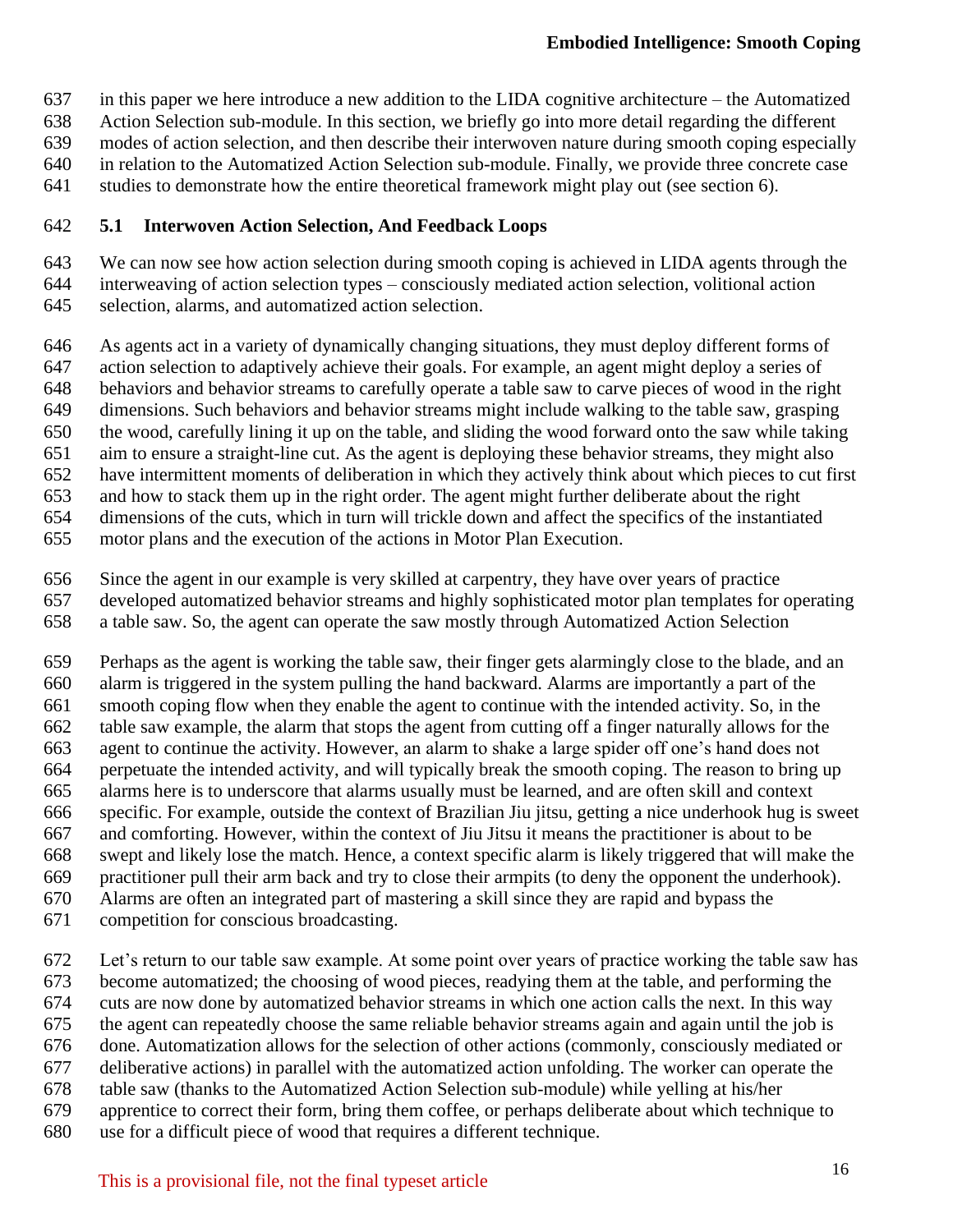- The overarching point is that smooth coping in LIDA involves deploying various forms of action
- selection each aimed at the task at hand. Be it alarms, consciously mediated actions, deliberative
- actions, or purely automated actions, each behavior selected coheres towards completing the agent's
- goal in an adaptive fashion.

At this juncture, we cannot forget that smooth coping involves multiple feedback loops between the

- agent's actions and changes in the environment. For example, driving behind a car while trying to
- read a funny bumper sticker on the car, involves having to be at the right range of distances to that
- car. Too far away and one cannot read the sticker, too close and the cars may collide the agent must
- maintain "optimal grip" (Bruineberg et al., 2021; H. L. Dreyfus & Wrathall, 2014; Merleau-Ponty, 1945/2012). As already discussed, rapid dorsal stream updating of sensory information in movements
- updates Motor Plan Execution in action so that the agent can stay in an optimal relationship to their
- environment during action. There is a constant feedback loop between a LIDA agent's actions and
- dorsal stream information.
- Furthermore, with each action, an expectation codelet is also generated. As mentioned earlier, such
- codelets scan the Current Situational Model for objects and events related to the expected outcome of
- the agent's actions. Structures brought to the Global Workspace by expectation codelets are typically
- highly salient and are very likely to win the competition for conscious broadcast. In this fashion there
- is a feedback loop between an agent's actions and their expectations. Through the feedback loop
- between actions and high activation results, LIDA agents can stay in careful attunement with the unfolding of their activities in dynamic contexts. We see that coinciding with an agent's actions is
- attention toward the results of those actions which in turn help determine the completion of the
- intended activity. This is a biasing of attention toward the results of one's actions which in turn helps
- perpetuate the completion of the intended activity.
- 704 Finally, the cognitive cycle in general assists in increasing adaptivity through learning. LIDA agents<br>705 can update their memory modules with every cognitive cycle (Kugele & Franklin, 2021). In this way can update their memory modules with every cognitive cycle (Kugele & Franklin, 2021). In this way the agent is always slowly but surely moving itself towards a greater degree of adaptivity.
- In general, we can think of at least three feedback loops that aid LIDA agents in smooth coping the general cognitive cycle (adaptivity on a distal time scale), the action attention loop (adaptivity on a 709 proximal time scale), and the action dorsal stream loop (motor adaptivity on a rapid timescale). In short, the cognitive cycle helps with task adaptivity over longer periods of time. Consciously
- short, the cognitive cycle helps with task adaptivity over longer periods of time. Consciously
- mediated action selection aids in adaptivity in the agent's current context. Automatization, motor
- plans, and the dorsal stream takes care of rapid in the moment adaptivity (see Figure 9).
- We have looked at different forms of action selection and how they are interwoven towards the
- completion of a task during smooth coping. We have also looked at the different feedback loops that
- comes with these various forms of action selection, and how these feedback loops help the agent
- adapt to the task across different time scales.

## **6 Discussion**

- For our discussion, we will apply everything we have looked at so far in three small case studies to 719 see how smooth coping might play out in a LIDA agent in each scenario. We start with the relatively<br>720 simple example of walking, and move up in complexity to driving, and then short order cooking.
- simple example of walking, and move up in complexity to driving, and then short order cooking.

## **6.1 Solo Walking**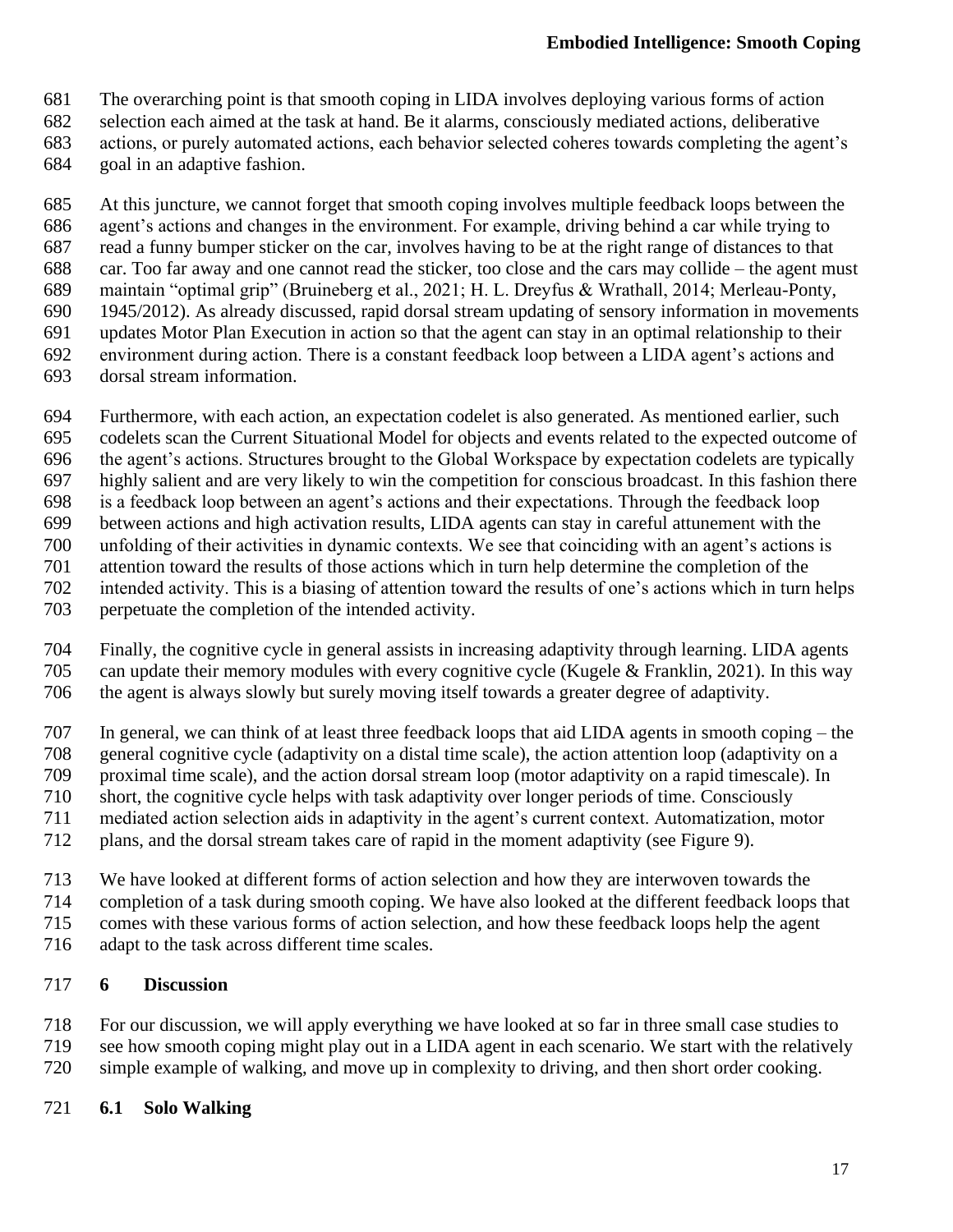- Sam wakes up at 5:00 am to take a daily walk in Shelby Farms Park. The path is a mile loop around a
- lake, and the early hour means that very few others are walking around at the same time.
- Sam's system utilizes the automatized behavior stream of walking. As the path curves ever so
- slightly around the lake, Sensory Memory updates Sam's Motor Plans and motor commands so that
- Sam adjusts the direction of his body, the height and length of each step and other minor adjustments
- needed to move through the very accessible flat terrain. Minor differences in the height of the
- pavement mean that sometimes Sam's Sensory Memory must update his stepping motor commands
- to be a little longer and a little higher.
- 
- 730 Being mostly a matter of automatization, Sam can let his mind wander and think actively about other<br>731 things in his life that need pondering (should I hop on the Bitcoin craze, is *Squid Game* really that things in his life that need pondering (should I hop on the Bitcoin craze, is *Squid Game* really that
- good, what am I doing with my life?). Given that there are no obstacles in the terrain, Sam's systems
- can simply continue to select and execute automatized walking behaviors. However, no automatized
- behavior is indefinite, and Sam does still need to periodically check for obstacles. Therefore, Sam
- still frequently looks at the road ahead and re-selects the automatized walking behavior.
- Eventually, Sam notices a pedestrian and their dog approaching. The person and their dog have won
- the competition for consciousness, and Sam's Action Selection is now choosing between multiple
- candidate behaviors (while Automatized Action Selection is making sure Sam is still walking). In
- Action Selection, walking onto the grass or standing still to let the dog and owner pass are the two
- most salient options. Standing still wins the competition in Action Selection, and Sam lets the person
- and their dog pass on the narrow path. Choosing this behavior also interrupts the automatized
- walking behavior.
- An expectation codelet is generated looking, among other things, for a clear walking path since this is
- the expected outcome of Sam's action. While the dog and owner are now behind Sam, the Current
- Situational Model continues to update. Then the expectation codelet brings the empty path structure to the Global Workspace to compete for broadcasting. Since Sam intends to walk, and is expecting to
- have a clear path, the structure has high activation, and may win the competition for consciousness.
- 
- As a result of the empty path coming to consciousness, Procedural Memory instantiates relevant
- schemes including a high-level "walking" behavior. This behavior and its behavior stream are sent to
- Action Selection. Action Selection chooses the highly relevant automatized "walking" behavior and
- sends it to the Automatized Action Selection sub-module. As a result, Sam keeps on walking with the
- Automatized Action Selection sub-module in charge of selecting actions. Now he is again free to
- continue to think about cryptocurrency, trending TV shows, and existentialism.

## **6.2 Driving**

- Sam is done with his existential morning walk. At 8:00 am, Sam drives to work at a local diner. The route is a combination of suburban roads and highway driving, and takes approximately 20 minutes to complete. Some of the traffic is rush hour traffic.
- Sam is utilizing an automatized behavior stream to follow the car in front of him at a safe distance.
- This of course also includes the motor plan for safe distance following which is receiving constant
- dorsal stream updating. Dorsal stream input to the motor plan makes sure that Sam does not push the
- gas pedal too hard or too softly. Following another car at the appropriate distance in rush hour traffic
- involves constant adjustment of motor commands to apply the right amount of pressure to the gas
- pedal.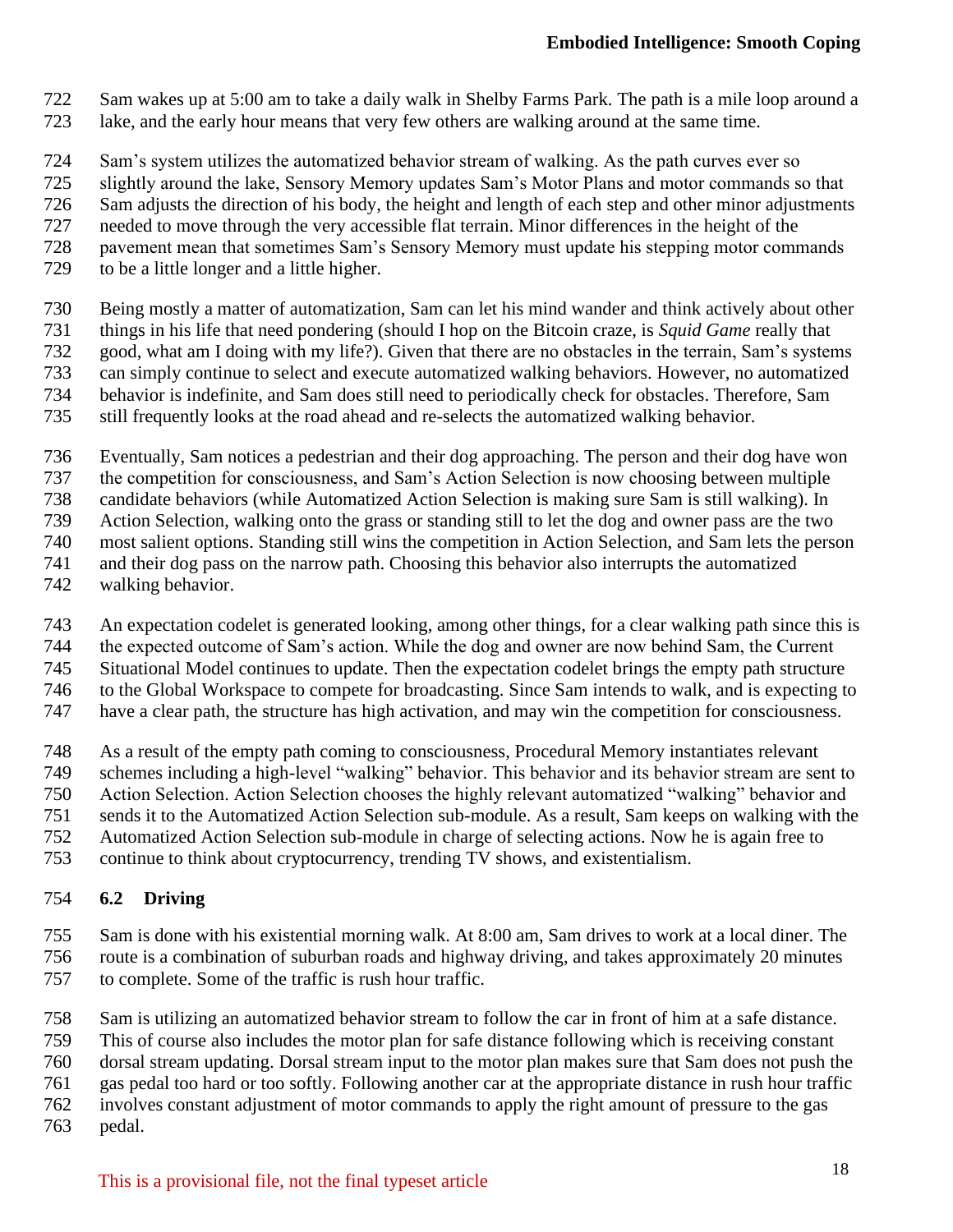- However, since this is rush hour, Sam also needs to hit the brakes often and at the appropriate
- pressure. This means that through consciously mediated action selection, the behavior to press the
- brake is selected and executed at the appropriate level of pressure. Hence, Sam has an automatized
- car following behavior scheme and motor plan that is being frequently interrupted by the consciously
- mediated behavior of pushing the brake to remain at the right distance. Each time the brake has been pushed an expectation codelet is generated and helps the resulting distance between cars come to
- consciousness. The new distance between cars being broadcast in turn helps Action Selection either
- re-select the automatized follow behavior scheme, or perhaps some other automatized driving
- behavior.
- Via consciously mediated action selection Sam decides to activate the behavior stream for changing
- lanes. Action Selection rapidly chooses each of the behaviors from the lane changing behavior
- stream. Sensory Motor Memory chooses between motor plans for each of the lane changing
- behaviors, and Motor Plan Execution begins carrying out the physical movements. In short Sam
- changes lanes; checks the back mirror, the side mirror, over the shoulder, turns on the blinker, checks
- again, turns the steering wheel left, turns the steering wheel back to neutral, rechecks windows and
- mirrors.
- Suddenly a person who is texting and driving veers into Sam's lane, and an alarm is triggered. The
- urgency of the situation means that the closing of the car bypasses the competition for conscious
- broadcast, and is sent directly to Procedural Memory. Schemes are instantiated and Action Selection
- chooses an appropriate behavior stream (break and veer). Given the urgency of the situation the break and veer behavior stream has very high salience, and easily wins the competition in Action Selection.
- Sensory Memory chooses appropriate motor plan templates and instantiates them, and Sam slams the
- breaks and veers the car away from the reckless driver.
- Since an alarm was responsible for the avoidance maneuver, Sam has not yet realized what has just
- happened. Only approximately 100 milliseconds later, after the event has been recreated in the
- Current Situational Model, does Sam become "aware" of what just happened. However, during these
- 100 milliseconds the break and veering maneuver takes place due to the rapidity of the alarm process.
- In this way, Sam survives the reckless driver.
- 
- 792 During the alarm maneuver expectation codelets were created, searching the Current Situational<br>793 Model for the expected results of the dodging maneuver a safe distance to the incoming driver. Model for the expected results of the dodging maneuver – a safe distance to the incoming driver. As
- 794 this state of affairs obtains, Sam can now use consciously mediated action selection, and choose to aggressively honk at the distracted driver what a way to start your shift.
- aggressively honk at the distracted driver what a way to start your shift.

### **6.3 The Short-Order Cook**

- Sam arrives at work a bit grouchy from the driving encounter. He begins his shift as a short-order cook at a diner. This diner has a counter with the short-order cook behind it and several tables. The diner is particularly busy for the first several hours of the day (people are coming in for brunch and hangover breakfast). Sam is engrossed in work throughout that time, and is working on multiple
- orders simultaneously. The orders are coming in at a fast pace, and many guests are ordering
- modifications to their dishes (extra cheese, no cheese, chocolate chip pancake on the side, hot sauce
- on the side, side salad instead of fries, etc.) In addition to making the variety of menu items, several
- regulars arrive with their special orders, and expect to be greeted as they sit down at the counter.
- Let us begin with the first order two eggs benedict, potatoes, and a side of halloumi salad (order one). Upon seeing the order slip, a distal intention is created in the Current Situational Model (finish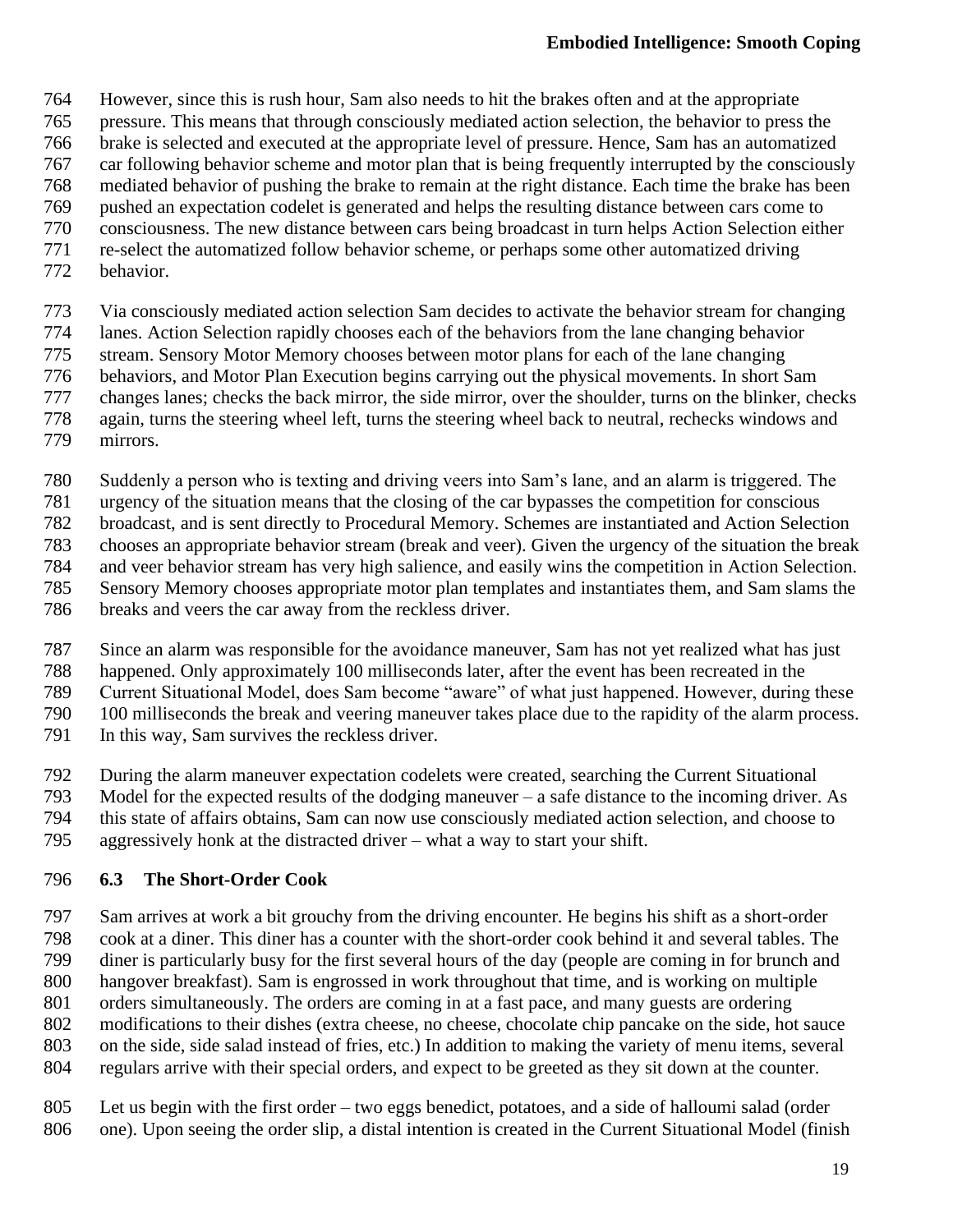- order one)—this intention cues up information into the CSM regarding halloumi salad, potatoes, and
- eggs benedict. First, the intention (finish order one) wins the competition for consciousness, and in
- the next few cycles, structures regarding the current state of the kitchen and structures with
- information about eggs benedict, potatoes, and halloumi salad, each win a competition for
- consciousness (given the rapidity of cognitive cycles this is all still within the first second or two!).

At this point, information regarding the state of the kitchen and what to make are now present in the

- CSM and is broadcast to Procedural Memory. This information is now used to instantiate a multitude
- of schemes and scheme streams. These candidate behaviors are sent to Action Selection which must
- now choose "what to do." In this case, the high-level action corresponding to the automatized behavior stream of poaching eggs is selected and sent to AAS. AAS selects behaviors from the "egg
- 817 poaching" automatized behavior stream and sends them to the Sensory Motor Memory module.
- Sensory Motor Memory instantiates the chef's highly skilled egg poaching motor plan, and sends it
- to Motor Plan Execution. This process continues with the other behaviors in the behavior stream
- being selected by the Automatized Action Selection sub-module where each action can be thought of
- as calling the next action. Thus, Sam ends up using automaticity to rapidly stir the vinegar-water mix,
- crack the eggs, and fish them back out.
- As Sam is poaching eggs via automaticity, a regular customer sits down at the counter (Big Lu). The
- presence of the regular is highly salient to Sam, and easily wins the competition for consciousness.
- Procedural Memory upon receiving the global broadcast (containing the content of "Big Lu the
- regular") instantiates several greeting behaviors, one of which is selected by Action Selection.
- Simultaneously, the egg poaching automatized behavior is still being executed. In other words, Sam
- is now stirring the pot rapidly with one hand, cracking eggs into the pot with the other hand, and
- directing his posture towards the customer while saying, "what's up man, how you been?"
- Big Lu tries to greet Sam over the counter with a handshake. But since Sam's hands are full, he needs
- to use a compensating behavior. The outstretched hand comes to consciousness and instantiates
- several possible candidate behaviors one such behavior is to use the elbow to complete the
- greeting. Choosing this behavior means that a motor plan is instantiated that also takes into account
- that Sam is still stirring a pot and cracking eggs via automaticity. As Sam reaches his elbow over the
- counter so that Big Lu can high-five his elbow, Sam's motor plans for stirring and egg cracking can
- be radically adjusted through dorsal stream information and/or through subsequent conscious
- broadcasts.
- As the eggs are being finished, a new order comes in: French toast and scrambled eggs with a side of
- bacon (order two). This fact comes to consciousness and creates a distal intention for order two
- 840 which is stored for later retrieval in Sam's Transient Episodic Memory as well as the CSM. Once
- Sam finishes order one, he can attend to and work on order two. However, at the moment, Sam still
- needs to assemble order one. The order two intention wins the competition for consciousness, and the
- intention is broadcast throughout the model, including various short and long-term memory modules
- (Sam is now working with two distal intentions present in the CSM).
- However, Sam is still working on order one. So, Sam is now using consciously mediated actions to
- carefully assemble the eggs benedict for order one (he needs to grasp and assemble English muffin, ham, poached eggs, and hollandaise sauce).
- Given that there are several chefs in the kitchen Sam doesn't have to make everything from scratch
- (for example, one worker is at the sauce station, another is at the meats stations). However, Sam does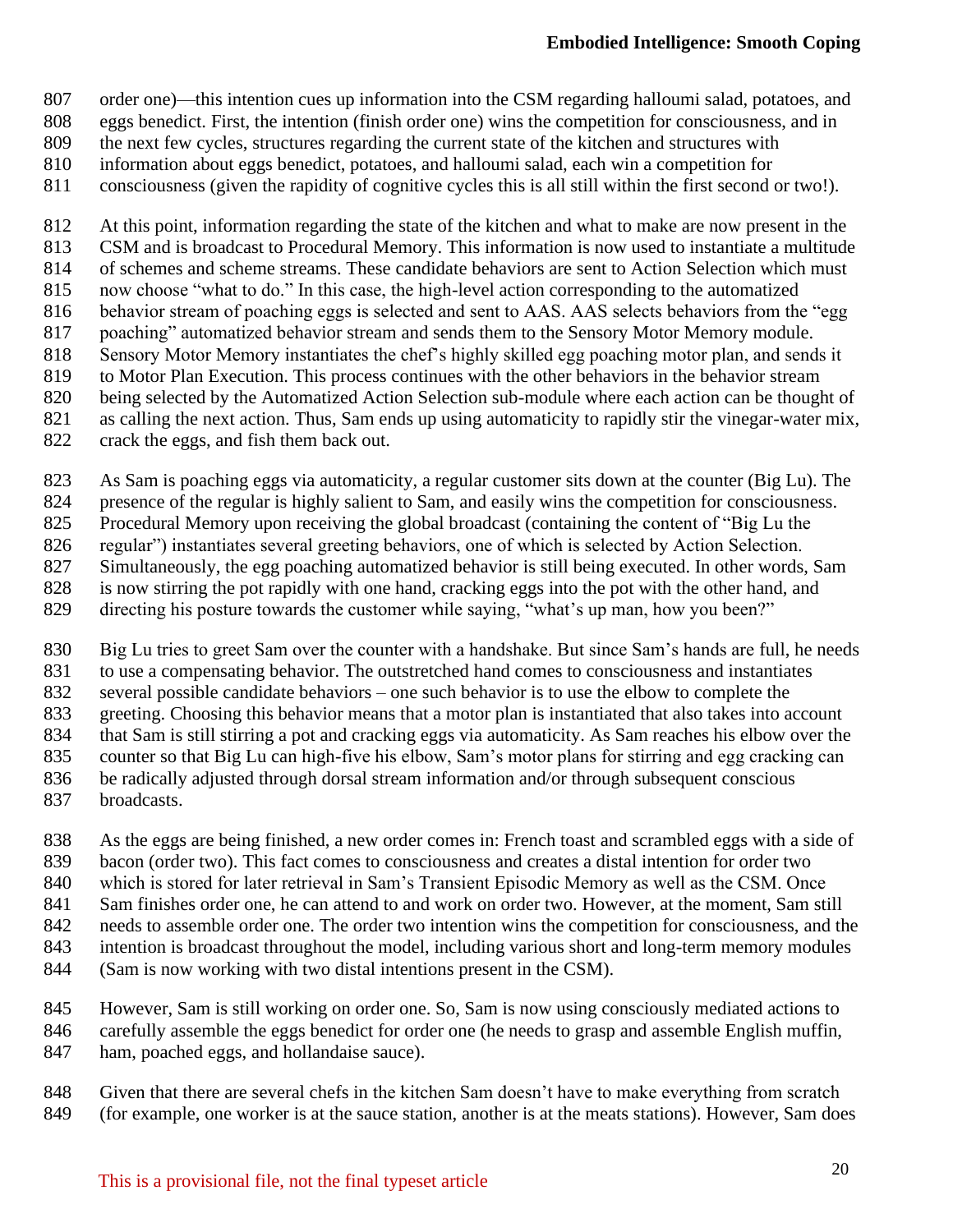- need to know where each component is and the location and activities of his co-workers. This
- information is updated in Sam's Current Situational Model, including affordances in the
- environment. For example, if the lid is on the hollandaise pot, the sauce is not available for pouring.
- However, if the lid is at a tilt, Sam knows from engrained institutional knowledge that his co-worker
- is done with the sauce. In this case, the pot, therefore, affords "pourability" and Sam uses that
- information to perform a consciously mediated action of pouring some sauce onto the eggs.
- As Sam is assembling the eggs benedict, pouring sauce, and adjusting the garnish, he is comparing
- 857 the current state of the dish to long-term memory of what eggs benedict generally ought to look like –
- 858 presentation is half the battle. Furthermore, as he is adding each component to the dish, expectation codelets are continually keeping his attention on track.
- codelets are continually keeping his attention on track.
- Sam puts the finished dish on the service counter for servers to pick up and begins order two, as orders three, four, and five arrive. As Sam is using automatized actions to make more eggs, flipping sauteed potatoes, or stirring, he is also keeping track of each order, and Action Selection is repeatedly sending new behaviors forward. Intermittent with the constant dance between automatized behaviors
- and consciously mediated behaviors, Sam might need to deliberate. For example, should Sam work
- on order five instead of four since not all the ingredients for four are ready? An ideomotor process
- begins with proposers, supporters, and objectors. "No, let's do the dishes in first come first order.
- That is easiest" "yes, let's put order four on hold to knock down the order we can while we wait for
- the salmon to finish cooking." Even as Sam is actively deliberating, he is still executing both
- automatized actions and consciously mediated actions. Ultimately, skipping order four while the
- salmon is cooking wins the deliberation process, and Action Selection chooses behaviors relevant to
- making order five.
- Around 4pm the brunch rush is finally over, and Sam gets to hang up his apron and go home. What a day!

### **7 Conclusion**

- Smooth coping is a common phenomenon in high skill activities such as sports and performance, but
- also in our daily lives as we navigate the world. Smooth coping generally involves the cohering and
- centering of cognitive activity towards a task or activity (which is often highly culturally
- determined).

 LIDA agents engage in smooth coping by interweaving several forms of action selection including; consciously mediated action selection, volitional action selection, alarms, and automatization. Automatizations are overlearned behavior streams that allow for the selection of behaviors without conscious intervention; conceptually for one action to call the next. These automatizations also facilitate the concurrency of automatized action execution. Not only can automatized behavior streams be executed concurrently, but they can also be hierarchically structured. Smooth coping generally involves the biasing of attention and adaptivity towards tasks so that agents can gain an optimal grip on their various contexts. The LIDA model contains various feedback loops across distal, proximal, and rapid timescales that aid the agent in adaptivity. In line with recent embodied and enactive approaches to cognition, LIDA agents are constantly answering the question "what should I do next?" Through interwoven action and perception loops the agent pursues its agenda, and in the process reaches higher degrees of adaptivity across different time scales.

- One strength of the smooth coping literature and our exploration of smooth coping in LIDA is that
- both expert action and quotidian life utilizes the same cognitive resources, and thus we can map a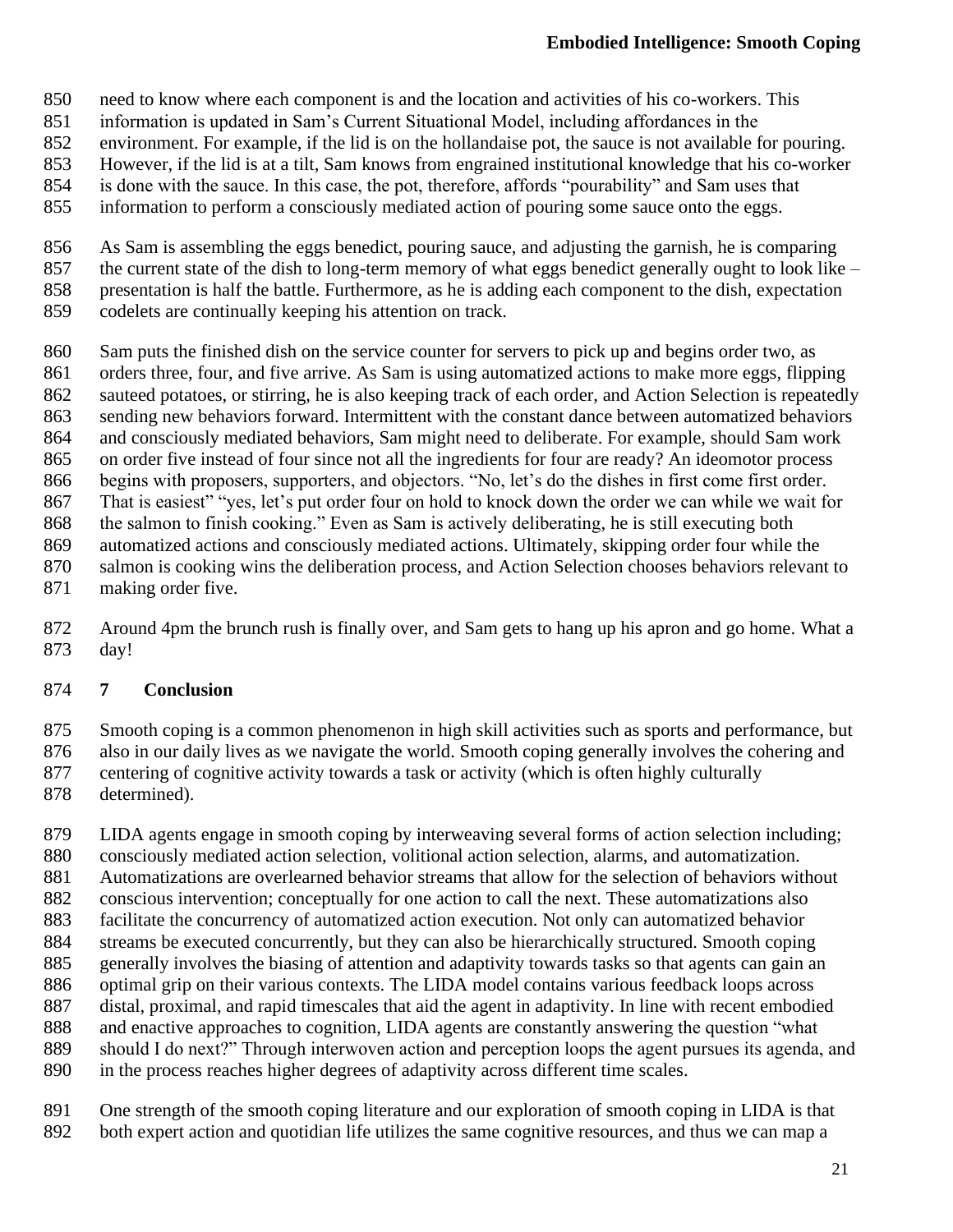- clear progression from novice to expert without the use of any additional "special" cognitive
- resources. In fact, from the literature on smooth coping and our overview of smooth coping in LIDA
- we can come to appreciate the complexity that goes into both expert performance and everyday
- 896 cognition. Despite the ease at which it is performed, smooth coping is an immense achievement for any cognitive system be it artificial or organic.
- any cognitive system be it artificial or organic.

### **8 Figure Captions**

- Figure 1 The LIDA model cognitive cycle overview diagram.
- Figure 2 The LIDA Cognitive Cycle Diagram color coded. Green modules are involved in the perception and understanding phase, pink modules in the attention phase, and grey modules are involved in the Action and learning phase.
- Figure 3 To gain a better grasp of the action selection process in LIDA, it is helpful to think of the
- process as a funneling towards specificity. Procedural memory contains information about things the
- agent can do under various circumstances at a somewhat abstract level. Action Selection, broadly
- speaking, chooses "what to do" in the agent's particular circumstance. Sensory Motor Memory
- decides "how to do it" be picking a motor plan, high specificity, and Motor Plan Execution carries out the motor plan. In this way actions are procedurally selected with increasing specificity.
- 
- Figure 4 Procedural Memory contains streams of specialized behaviors. For example, to perform
- the Triangle Choke from Brazilian jiu jitsu the agent must first hook their leg around the opponent,
- 911 form a leg triangle, and then tighten the triangle with legs and arm. These separate behaviors can be executed fluently by having each action linked together in a behavior stream that can have its
- executed fluently by having each action linked together in a behavior stream that can have its
- variables specified with data from the conscious broadcast. By learning actions that are chained
- together, agents can execute highly specialized behaviors.
- Figure 5 Above are three of the virtuous cycles in LIDA agent smooth coping. The first cycle
- demonstrates the affordance action cycle step by step. The second cycle demonstrates the relationship
- between expectation codelets new affordances and action. As an agent acts, they also generate
- expectation codelets and such codelets increases the chance of action related affordances winning the competition for consciousness. Such biasing of attention in turn creates more actions. Finally, the
- skill cycle demonstrates how affordances lead to the creation of appropriate behavior schemes and
- executing behaviors in turn leads to the perception of new affordances.
	- Figure 6 Here we are zooming into Action Selection. In this case Action Selection is choosing
	- between a wealth of candidate behaviors. In this case, Action Selection chooses the "triangle choke"
	- and passes it on to the Automatized Action Selection sub-module. Action Selection and the
	- Automatized Action Selection sub-module run in parallel to facilitate multitasking. In this case the
	- 926 agent is choosing to perform a Triangle choke while simultaneously choosing to "deliberate" on what to do next.
	- to do next.
	- Figure 7 The Automatized Action Selection sub-module rapidly chooses one behavior at the time
	- from candidate automatized behaviors (much like regular Action Selection). Like pearls on a string
	- these behaviors are sent forward to Sensory Motor Memory at high speed; all in parallel with
	- whatever might be happening in Action Selection. Differently from regular Action Selection selected
	- automatized behaviors also "calls" for the next action to be selected to insure rapid smooth unfolding
	- of the overlearned series of behaviors.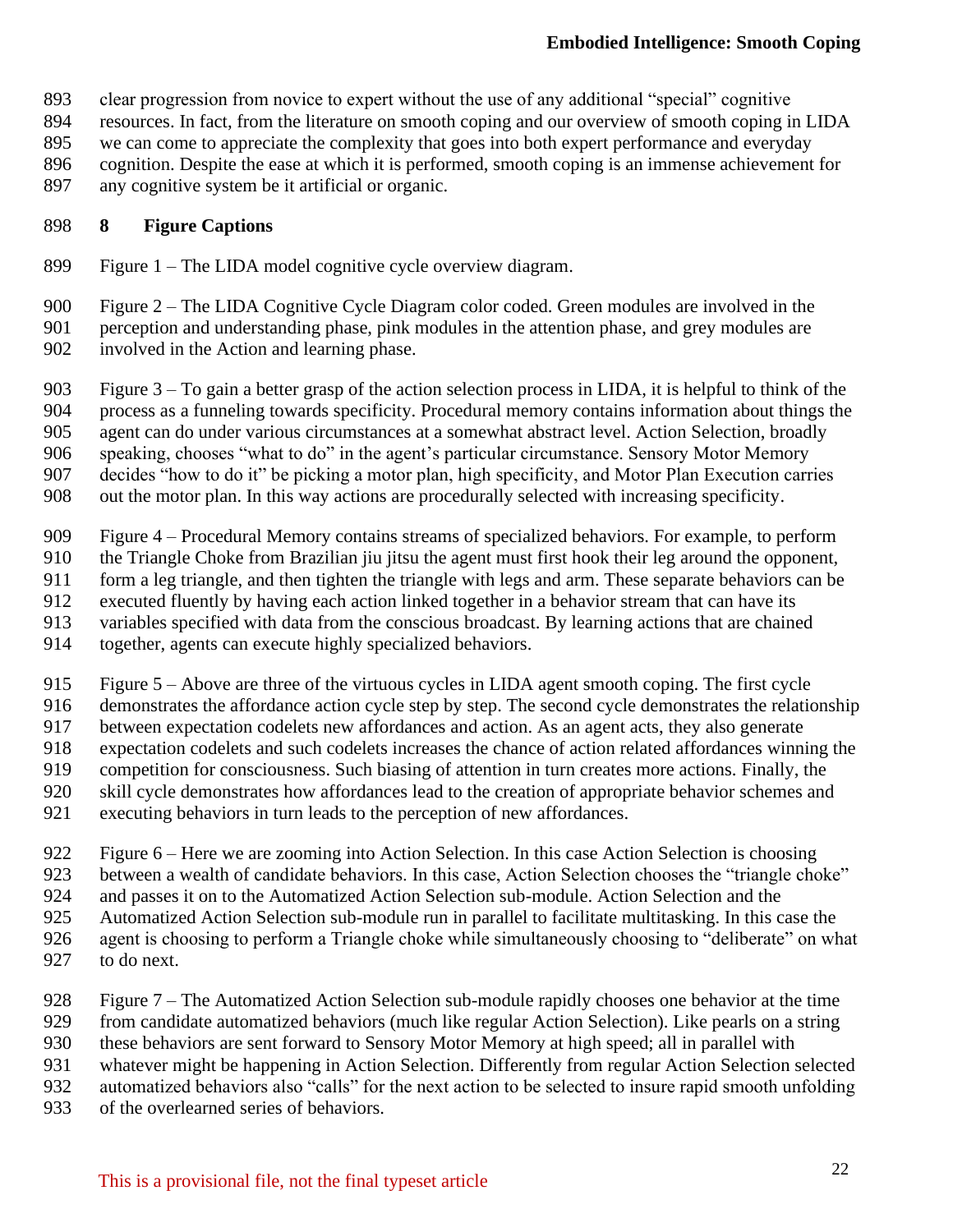- Figure 8 Here we see an example of how an instance of smooth coping could unfold in a LIDA
- agent. The clown initiates automized actions such as biking, juggling and perhaps singing. In this
- case the clown starts by biking, then overlays juggling, and finally starts singing (three concurrent
- automatized behaviors). Intermixed with these automized actions are behaviors picked out from a
- behavior stream and single behaviors. For example, the clown can turn its head towards select
- audience members and do a terrifying grin, perhaps do a spin on the bike or in the case of the single
- 940 behavior that stops all other actions do a backflip on the bike to then continue the routine.
- Figure 9 Here we see three feedback loops that aid the agent across different timescales of smooth
- coping. The cognitive cycle in general aims to keep the agent in an equilibrium with its environment
- across long time scales. For example, winning a tournament. The attention cycle attunes the agent to
- 944 their current context and the task(s) they are currently undertaking. For example, the context and task
- of playing and winning a soccer match. Finally, the dorsal stream cycle aims to keep the agent
- optimally adapted to their current task at the motoric level across rapid time scales. For example,
- dribbling, tackling, avoiding other players, shooting at the goal.

### **9 Conflict of Interest**

 *The authors declare that the research was conducted in the absence of any commercial or financial relationships that could be construed as a potential conflict of interest*.

### **10 Author Contributions**

 All authors contributed to the manuscript's creation, and they have read and approved the submitted version.

## **11 References**

- Anderson, M. L. (2014). After phrenology (Vol. 547). MIT Press Cambridge, MA.
- Baars, B. J. (1988). A Cognitive Theory of Consciousness. Cambridge University Press. http://catdir.loc.gov/catdir/toc/cam032/87020923.html
- Baars, B. J. (2019). ON CONSCIOUSNESS: Science & Subjectivity—Updated Works on Global Workspace Theory. The Nautilus Press.
- Barsalou, L. W. (1999). Perceptual symbol systems. Behavioral and Brain Sciences, 22(4), 577–660.
- Bermúdez, J. P. (2017). Do we reflect while performing skillful actions? Automaticity, control, and
- the perils of distraction. Philosophical Psychology, 30(7), 896–924.
- https://doi.org/10.1080/09515089.2017.1325457
- Bresnahan, A. (2014). Improvisational Artistry in Live Dance Performance as Embodied and
- Extended Agency. Dance Research Journal, 46(1), 85–94.
- https://doi.org/10.1017/S0149767714000035
- Brooks, R. A. (1991). Intelligence without representation. Artificial Intelligence, 47(1), 139–159.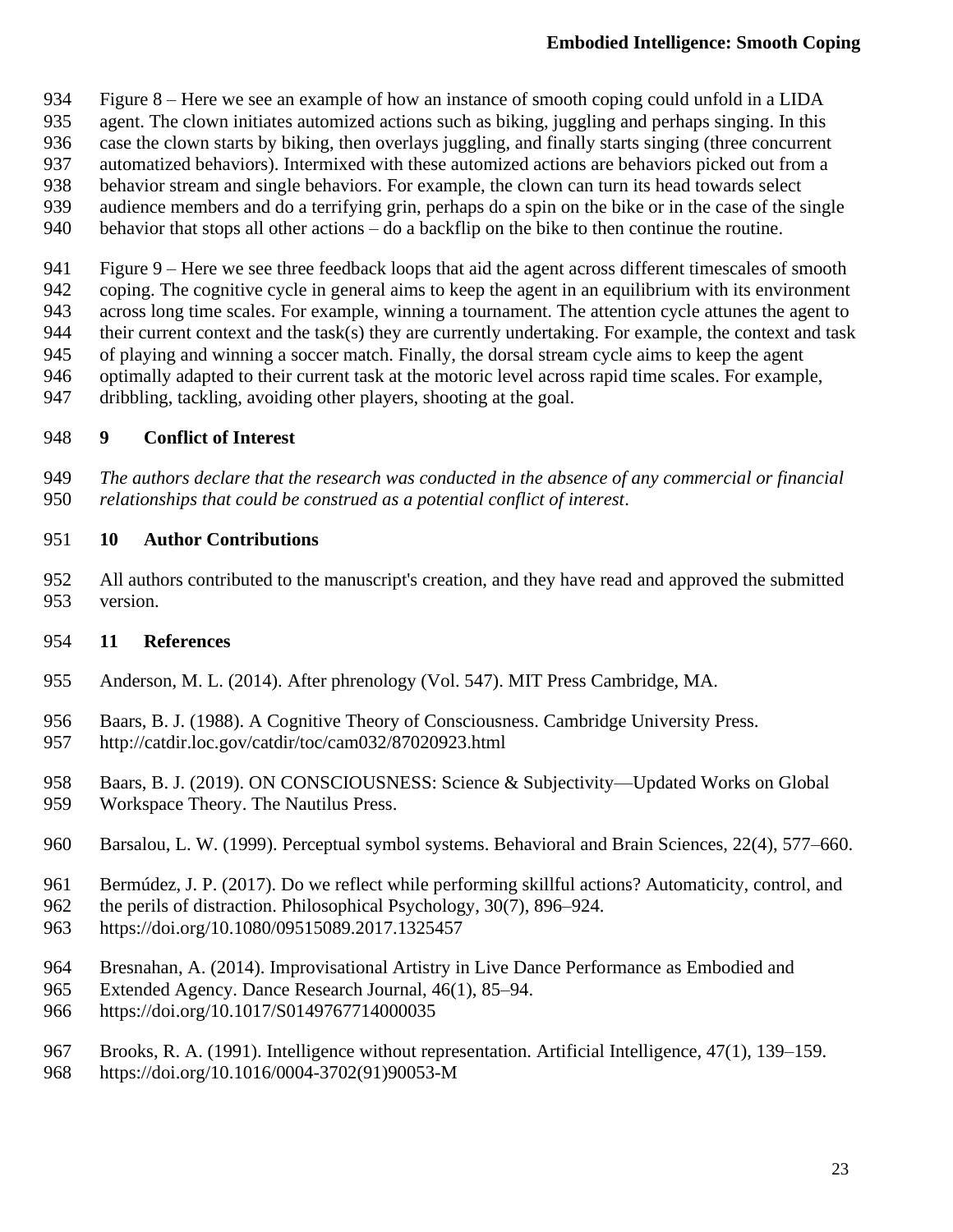- Bruineberg, J., Seifert, L., Rietveld, E., & Kiverstein, J. (2021). Metastable attunement and real-life skilled behavior. Synthese. https://doi.org/10.1007/s11229-021-03355-6
- 971 Bullard, K., Schroecker, Y., & Chernova, S. (2019). Active learning within constrained environments through imitation of an expert questioner. ArXiv Preprint ArXiv:1907.00921.
- Cappuccio, M. (2019). Handbook of embodied cognition and sport psychology. The MIT Press.
- http://bvbr.bib-
- 975 bvb.de:8991/F?func=service&doc\_library=BVB01&local\_base=BVB01&doc\_number=030809064&
- sequence=000001&line\_number=0001&func\_code=DB\_RECORDS&service\_type=MEDIA
- Cappuccio, M. L., Gray, R., Hill, D. M., Mesagno, C., & Thomas, C. H. (2019). The Many Threats of 978 Self-Consciousness: Embodied Approaches to Choking under Pressure (pp. 101–155). MIT Press.
- Chemero, A. (2009). Radical embodied cognitive science. MIT Press. http://bvbr.bib-
- bvb.de:8991/F?func=service&doc\_library=BVB01&local\_base=BVB01&doc\_number=018633962&
- sequence=000003&line\_number=0001&func\_code=DB\_RECORDS&service\_type=MEDIA
- 982 Christensen, W., Sutton, J., & Bicknell, K. (2019). Memory systems and the control of skilled action.<br>983 Philosophical Psychology, 32(5), 692–718. https://doi.org/10.1080/09515089.2019.1607279 Philosophical Psychology, 32(5), 692–718. https://doi.org/10.1080/09515089.2019.1607279
- Christensen, W., Sutton, J., & McIlwain, D. J. F. (2016). Cognition in Skilled Action: Meshed
- 985 Control and the Varieties of Skill Experience. Mind & Language, 31(1), 37–66.
- https://doi.org/10.1111/mila.12094
- Clark, A. (2016). Surfing uncertainty. Oxford University Press. http://bvbr.bib-
- 988 bvb.de:8991/F?func=service&doc\_library=BVB01&local\_base=BVB01&doc\_number=028339766&
- 989 sequence=000001&line\_number=0001&func\_code=DB\_RECORDS&service\_type=MEDIA
- Cutsuridis, V., Hussain, A., & Taylor, J. G. (2011). Perception-action cycle: Models, architectures, and hardware. Springer Science & Business Media.
- 
- Dewey, J. (1922). Human nature and conduct. Holt.
- Di Paolo, E., Cuffari, E. C., & Jaegher, H. D. (2018). Linguistic bodies. The MIT Press.
- Dreyfus, H. L., & Wrathall, M. A. (2014). Skillful coping. Oxford Univ. Press. http://bvbr.bib-
- bvb.de:8991/F?func=service&doc\_library=BVB01&local\_base=BVB01&doc\_number=027277593&
- sequence=000002&line\_number=0001&func\_code=DB\_RECORDS&service\_type=MEDIA
- Dreyfus, S. E., & Dreyfus, H. L. (1980). A five-stage model of the mental activities involved in directed skill acquisition. California Univ Berkeley Operations Research Center.
- Ericsson, K. A., & Kintsch, W. (1995). Long-term working memory. Psychological Review, 102(2), 211.
- Fitts, P. M., & Posner, M. I. (1967). Learning and Skilled Performance (p. 1967). Belmont.
- Franklin, S. (1995). Artificial Minds (1st ed.). MIT Press.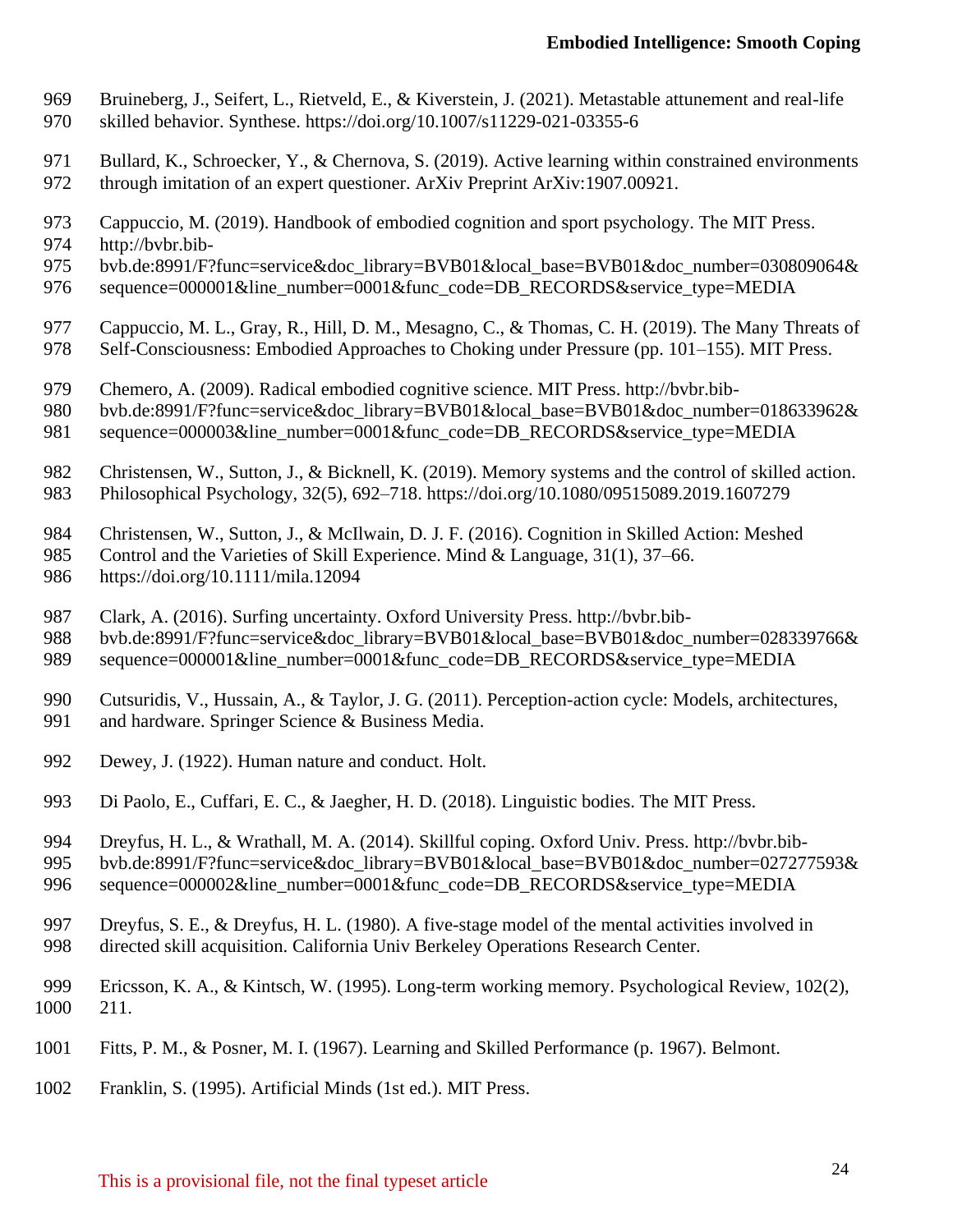- Franklin, S., & Baars, B. (2010). Two Varieties of Unconscious Processes (H. A. Collerton & F.
- LeBeau, Eds.; pp. 91–102). John Benjamin.
- Franklin, S., & Graesser, A. (1997). Is it an agent, or just a program?: A taxonomy for autonomous
- agents. Intelligent Agents III Agent Theories, Architectures, and Languages, 21–35.
- https://doi.org/10.1007/BFb0013570
- Franklin, S., Madl, T., Strain, S., Faghihi, U., Dong, D., Kugele, S., Snaider, J., Agrawal, P., & Chen,
- S. (2016). A LIDA cognitive model tutorial. Biologically Inspired Cognitive Architectures, 16, 105–
- 130. https://doi.org/10.1016/j.bica.2016.04.003
- Franklin, S., Strain, S., McCall, R., & Baars, B. (2013). Conceptual Commitments of the LIDA
- Model of Cognition. Journal of Artificial General Intelligence, 4(2), 1–22.
- https://doi.org/10.2478/jagi-2013-0002
- Freeman, W. J. (2002). The limbic action-perception cycle controlling goal-directed animal behavior.
- Proceedings of the 2002 International Joint Conference on Neural Networks. IJCNN'02 (Cat. No. 02CH37290), 3, 2249–2254.
- Fuster, J. M. (2004). Upper processing stages of the perception–action cycle. Trends in Cognitive Sciences, 8, 143–145.
- Gallagher, S. (2011). Faculty of Law, Humanities and the Arts Papers. https://ro.uow.edu.au/lhapapers/1373
- Gallagher, S. (2020). Action and Interaction (1st ed.). Oxford University Press. https://doi.org/10.1093/oso/9780198846345.001.0001
- Gallagher, S., & Varga, S. (2020). Meshed Architecture of Performance as a Model of Situated Cognition. Frontiers in Psychology, 11. https://doi.org/10.3389/fpsyg.2020.02140
- Ghez, C. (1985). Voluntary Movement (E. Kandel & J. Schwartz, Eds.; pp. 493–501). Elsevier Science.
- Gibson, J. (1979). The Ecological Approach to Visual Perception. Lawrence Erlbaum Inc. Publishers.
- Harnad, S. (1990). The symbol grounding problem. Physica D: Nonlinear Phenomena, 42, 335–346.
- Heidegger, M. (2010). Being and time (J. Stambaugh & D. J. Schmidt, Trans.; Rev. Ed.). State University of New York Press. (Original work published 1928)
- 
- Høffding, S. (2019). A phenomenology of musical absorption. Springer.
- Høffding, S., & Satne, G. (2019). Interactive expertise in solo and joint musical performance.
- Synthese, 1–19. https://doi.org/10.1007/s11229-019-02339-x
- Jonas, H. (2001). The phenomenon of life: Toward a philosophical biology. Northwestern University Press.
- Kelso, J. S. (1995). Dynamic patterns: The self-organization of brain and behavior. MIT press.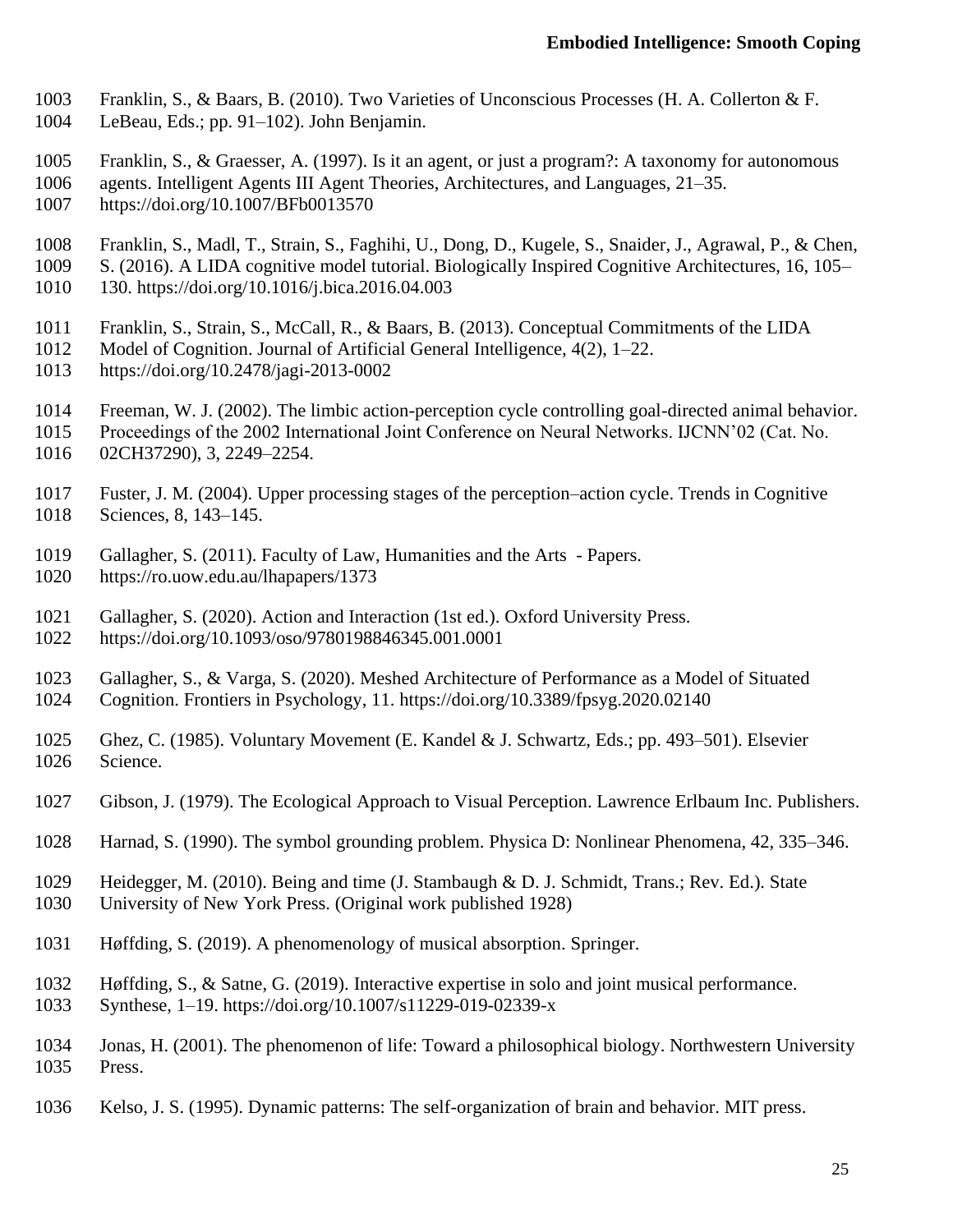- Kimmel, M., & Hristova, D. (2021). The micro-genesis of improvisational co-creation. Creativity Research Journal, 1–29.
- Kimmel, M., & Rogler, C. R. (2018). Affordances in Interaction: The Case of Aikido. Ecological Psychology, 30(3), 195–223. https://doi.org/10.1080/10407413.2017.1409589
- Kirchhoff, M. D., & Kiverstein, J. (2019). Extended Consciousness and Predictive Processing (1st ed.). Routledge. https://doi.org/10.4324/9781315150420
- Kronsted, C. (2021a). Catching the Ghost: House Dance and Improvisational Mastery. Contemporary Aesthetics, 19, 1–8.
- Kronsted, C. (2021b). Using Affordances to Teach Improvisational Dance. Journal of Dance
- Education, 21(3), 168–175. https://doi.org/10.1080/15290824.2021.1937184
- Kronsted, C., Neemeh, Z. A., Kugele, S., & Franklin, S. (2021). Modeling Long-Term Intentions and
- Narratives in Autonomous Agents. Journal of Artificial Intelligence and Consciousness, 2150010. https://doi.org/10.1142/S2705078521500107
- Kugele, S., & Franklin, S. (2021). Learning in LIDA. Cognitive Systems Research, 66, 176–200.
- Lazarus, R. S. (1991). Emotion and adaptation. Oxford University Press.
- Madl, T., Baars, B. J., & Franklin, S. (2011). The Timing of the Cognitive Cycle. PloS One, 6(4), e14803. https://doi.org/10.1371/journal.pone.0014803
- McCall, R. J., Franklin, S., Faghihi, U., Snaider, J., & Kugele, S. (2020). Artificial Motivation for
- Cognitive Software Agents. Journal of Artificial General Intelligence, 11(1), 38–69.
- https://doi.org/10.2478/jagi-2020-0002
- Merleau-Ponty, M. (2012). Phenomenology of perception (D. A. Landes, Trans.). Routledge. (Original work published 1945)
- Milikan, R. G. (1995). Pushmi-Pullyu Representations. Philosophical Perspectives, 9, 185–200. https://doi.org/10.2307/2214217
- Montero, B. G. (2010). Does Bodily Awareness Interfere with Highly Skilled Movement? Inquiry (Oslo), 53(2), 105–122. https://doi.org/10.1080/00201741003612138
- Montero, B. G. (2016). Thought in Action—Expertise and the Conscious Mind (1st ed.). Oxford University Press.
- Montero, B. G., Toner, john, & Moran, A. P. (2019). Questioning the Breadth of the Attentional Focus Effect (M. Cappuccio, Ed.). MIT Press.
- Nakamura, J., & Csikszentmihalyi, M. (2014). The Concept of Flow. In M. Csikszentmihalyi (Ed.),
- Flow and the Foundations of Positive Psychology: The Collected Works of Mihaly Csikszentmihalyi (pp. 239–263). Springer Netherlands. https://doi.org/10.1007/978-94-017-9088-8\_16
- Neemeh, Z. A. (2021). Smooth coping: An embodied, Heideggerian approach to dual-process theory. Adaptive Behavior.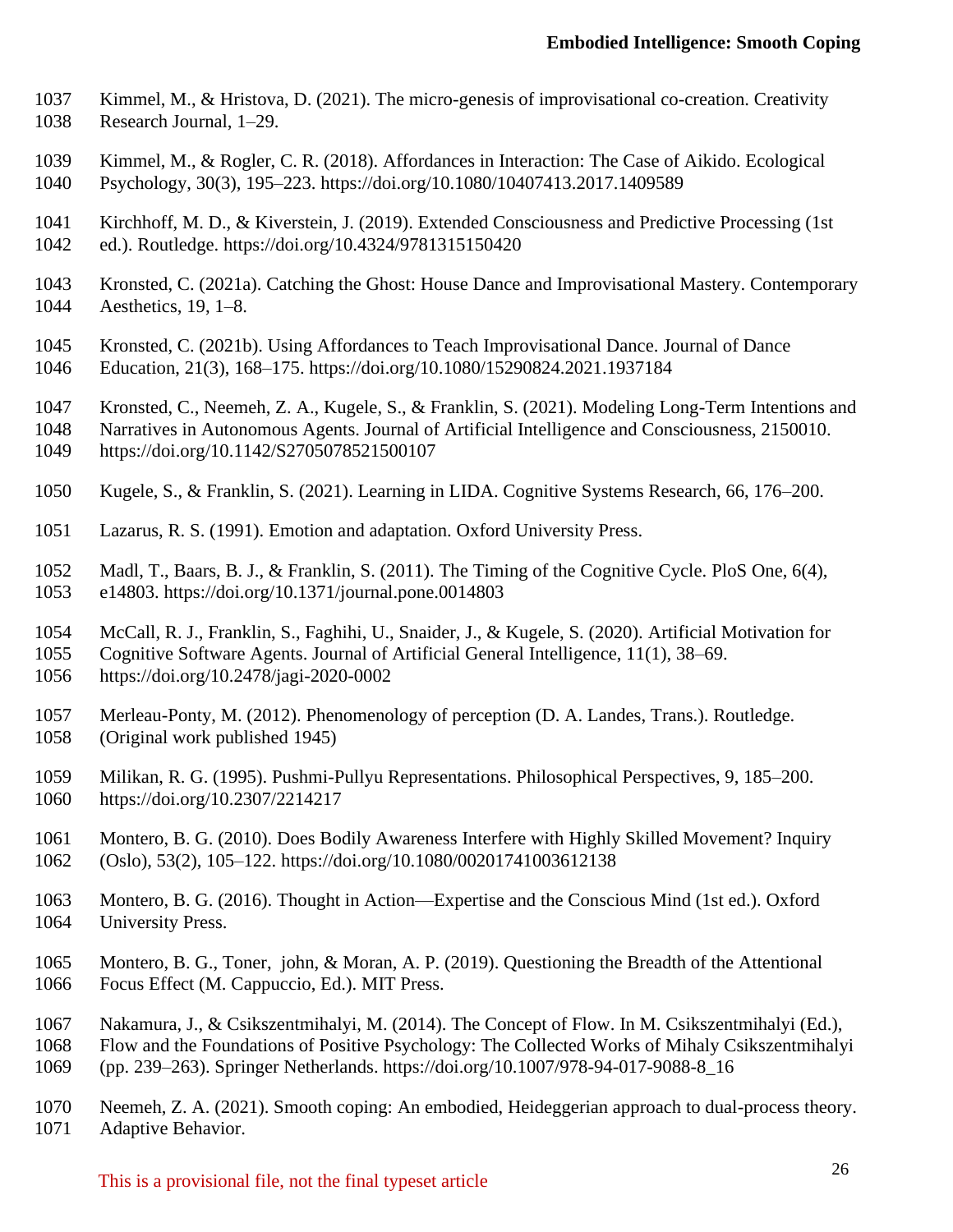- Neemeh, Z. A., Kronsted, C., Kugele, S., & Franklin, S. (2021). Body Schema in Autonomous
- Agents. Journal of Artificial Intelligence and Consciousness, 8(1), 113–145.
- https://doi.org/10.1142/S2705078521500065
- Neilson, P. D., & Neilson, M. D. (2005). An overview of adaptive model theory: Solving the
- problems of redundancy, resources, and nonlinear interactions in human movement control. Journal
- of Neural Engineering, 2(3), S279–S312. https://doi.org/10.1088/1741-2560/2/3/S10
- Neisser, U. (1976). Cognition and reality: Principles and implications of cognitive psychology. W. H. Freeman.
- Newell, A. (1973). You can't play 20 questions with nature and win: Projective comments on the papers of this symposium.
- Newell, A. (1994). Unified theories of cognition. Harvard University Press.
- Oliveira, G. S. de, Raja, V., & Chemero, A. (2021). Radical embodied cognitive science and "Real Cognition." Synthese, 198(S1), 115–136. https://doi.org/10.1007/s11229-019-02475-4
- Pacherie, E., & Mylopoulos, M. (2021). Beyond Automaticity: The Psychological Complexity of Skill. Topoi, 40(3), 649–662. https://doi.org/10.1007/s11245-020-09715-0
- Pan, S. J., & Yang, Q. (2009). A survey on transfer learning. IEEE Transactions on Knowledge and Data Engineering, 22(10), 1345–1359.
- Papineau, D. (2013). In the zone. Royal Institute of Philosophy Supplements, 73, 175–196.
- Papineau, D. (2015). Choking and The Yips. Phenomenology and the Cognitive Sciences, 14(2), 295–308. https://doi.org/10.1007/s11097-014-9383-x
- Ramsey, W. (2007). Representation reconsidered (1. publ.). Cambridge Univ. Press.
- Ravn, S. (2020). Investigating Dance Improvisation: From Spontaneity to Agency. Dance Research Journal, 52(2), 75–87. https://doi.org/10.1017/S0149767720000182
- Rietveld, E., & Kiverstein, J. (2014). A Rich Landscape of Affordances. Ecological Psychology, 26(4), 325–352. https://doi.org/10.1080/10407413.2014.958035
- Roseman, I. J., & Smith, C. A. (2001). Appraisal theory: Overview, assumptions, varieties, controversies. Appraisal Processes in Emotion: Theory, Methods, Research, 3–19.
- Schack, T. (2004). The cognitive architecture of complex movement. International Journal of Sport and Exercise Psychology, 2(4), 403–438. https://doi.org/10.1080/1612197X.2004.9671753
- Segundo-Ortin, M., & Heras-Escribano, M. (2021). Neither mindful nor mindless, but minded:
- Habits, ecological psychology, and skilled performance. Synthese. https://doi.org/10.1007/s11229- 021-03238-w
- Sutton, J., McIlwain, D., Christensen, W., & Geeves, A. (2011). Applying Intelligence to the
- Reflexes: Embodied Skills and Habits between Dreyfus and Descartes. Journal of the British Society
- for Phenomenology: Habit, 42(1), 78–103. https://doi.org/10.1080/00071773.2011.11006732